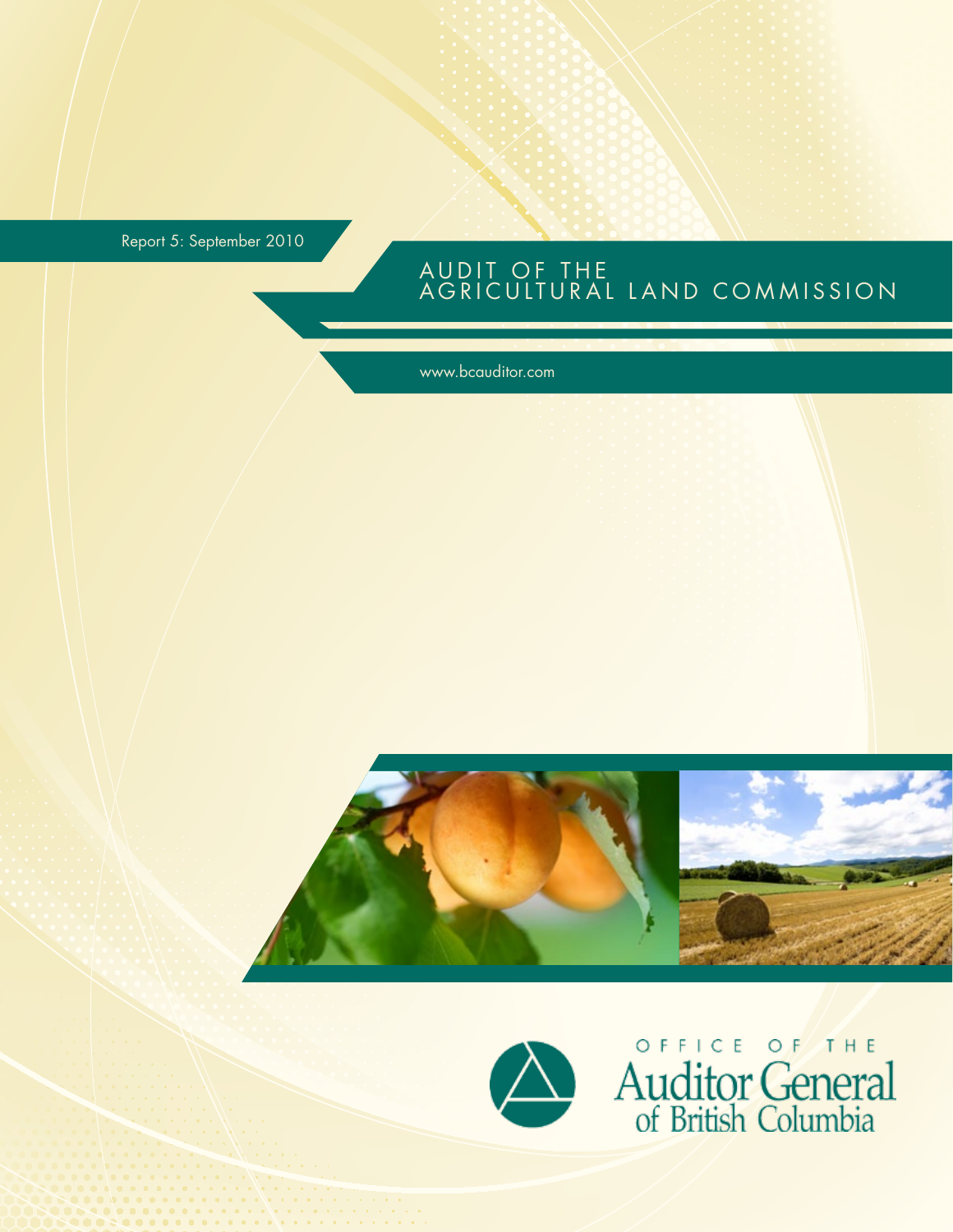#### **Library and Archives Canada Cataloguing in Publication**

British Columbia. Office of the Auditor General

Audit of the Agricultural Land Commission [electronic resource] Auditor General of British Columbia.

Electronic monograph in PDF format. Includes bibliographical references and index. ISBN 978-0-7726-6335-1

1. British Columbia. Agricultural Land Commission--Auditing.

2. Agricultural conservation--British Columbia--Management--Evaluation.

3. Land use, Rural--British Columbia--Management--Evaluation. I. Title.

HD319 B7 B74 2010 354.509711 C2010-905575-6



#### **Location :**

8 Bastion Square Victoria, British Columbia V8V 1X4

#### **Office Hours:**

Monday to Friday 8:30 am – 4:30 pm

#### **Telephone: 250-387-6803**

Toll free through Enquiry BC at: 1-800-663-7867 In Vancouver dial 604-660-2421

**Fax:** 250-387-1230

**Email :** bcauditor@bcauditor.com

#### Website:

This report and others are available at our website, which also contains further information about the office: www.bcauditor.com

#### **Reproducing :**

Information presented here is the intellectual property of the Auditor General of British Columbia and is copyright protected in right of the Crown. We invite readers to reproduce any material, asking only that they credit our Office with authorship when any information, results or recommendations are used.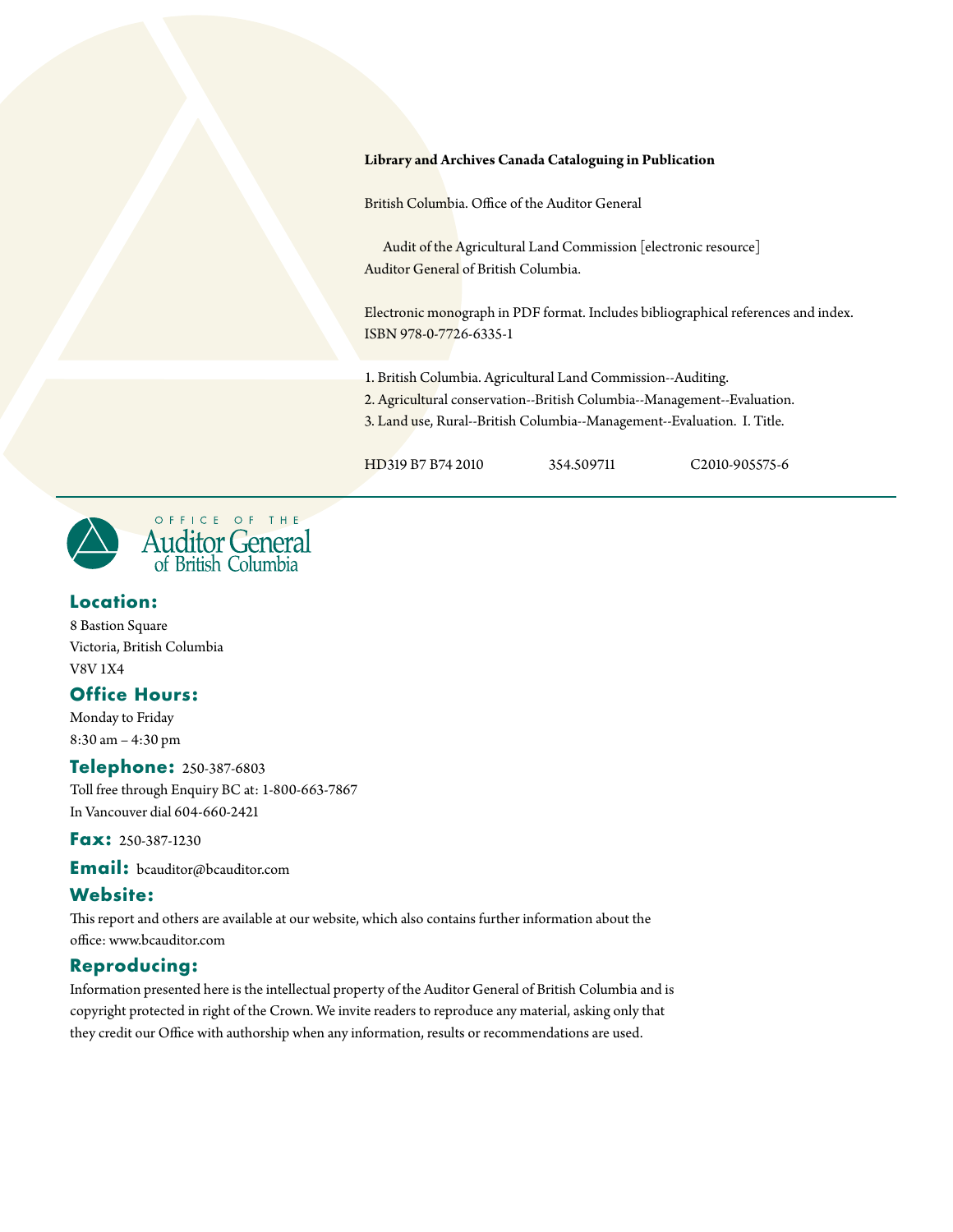

# OFFICE OF THE Auditor General

*8 Bastion Square Victoria, British Columbia Canada V8V 1X4 Telephone: 250-387-6803 Facsimile: 250-387-1230 Website: www.bcauditor.com*

The Honourable Bill Barisoff Speaker of the Legislative Assembly Province of British Columbia Parliament Buildings Victoria, British Columbia V8V 1X4

Dear Sir:

I have the honour to transmit herewith to the Legislative Assembly of British Columbia my 2010/2011 Report 5: Audit of the Agricultural Land Commission.

Puttofe

John Doyle, mba, ca *Auditor General*

Victoria, British Columbia September 2010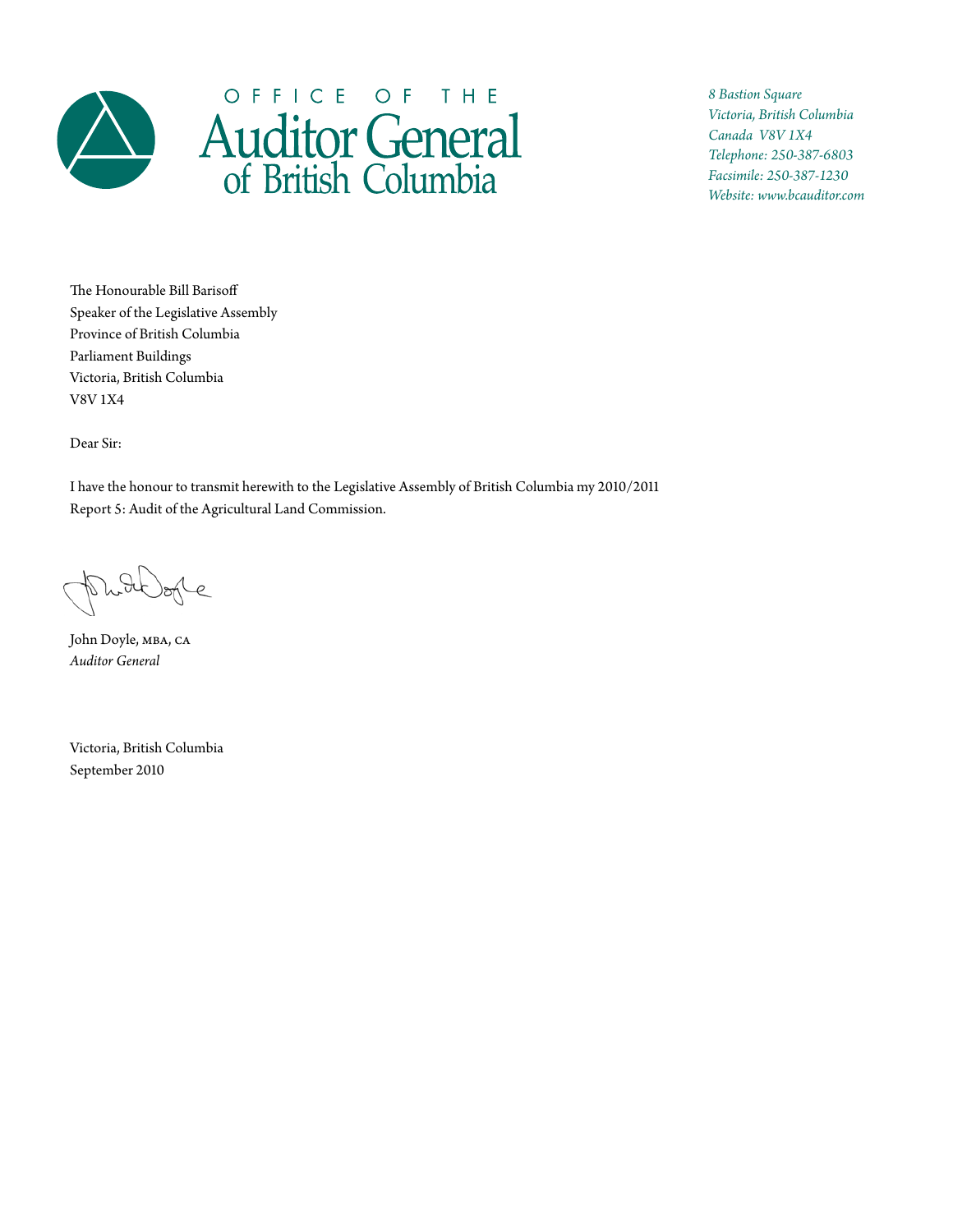| <b>Auditor General's Comments</b>                                |                |  |  |  |  |
|------------------------------------------------------------------|----------------|--|--|--|--|
| <b>Executive Summary</b>                                         | $\overline{2}$ |  |  |  |  |
| <b>Summary of Recommendations</b>                                |                |  |  |  |  |
| Response from the Agricultural Land Commission<br>$\overline{4}$ |                |  |  |  |  |
| <b>Detailed Report</b>                                           |                |  |  |  |  |
| Background                                                       | 7              |  |  |  |  |
| Audit Purpose and Scope                                          |                |  |  |  |  |
| <b>Audit Conclusion</b>                                          | 10             |  |  |  |  |
| <b>Findings and Recommendations</b>                              |                |  |  |  |  |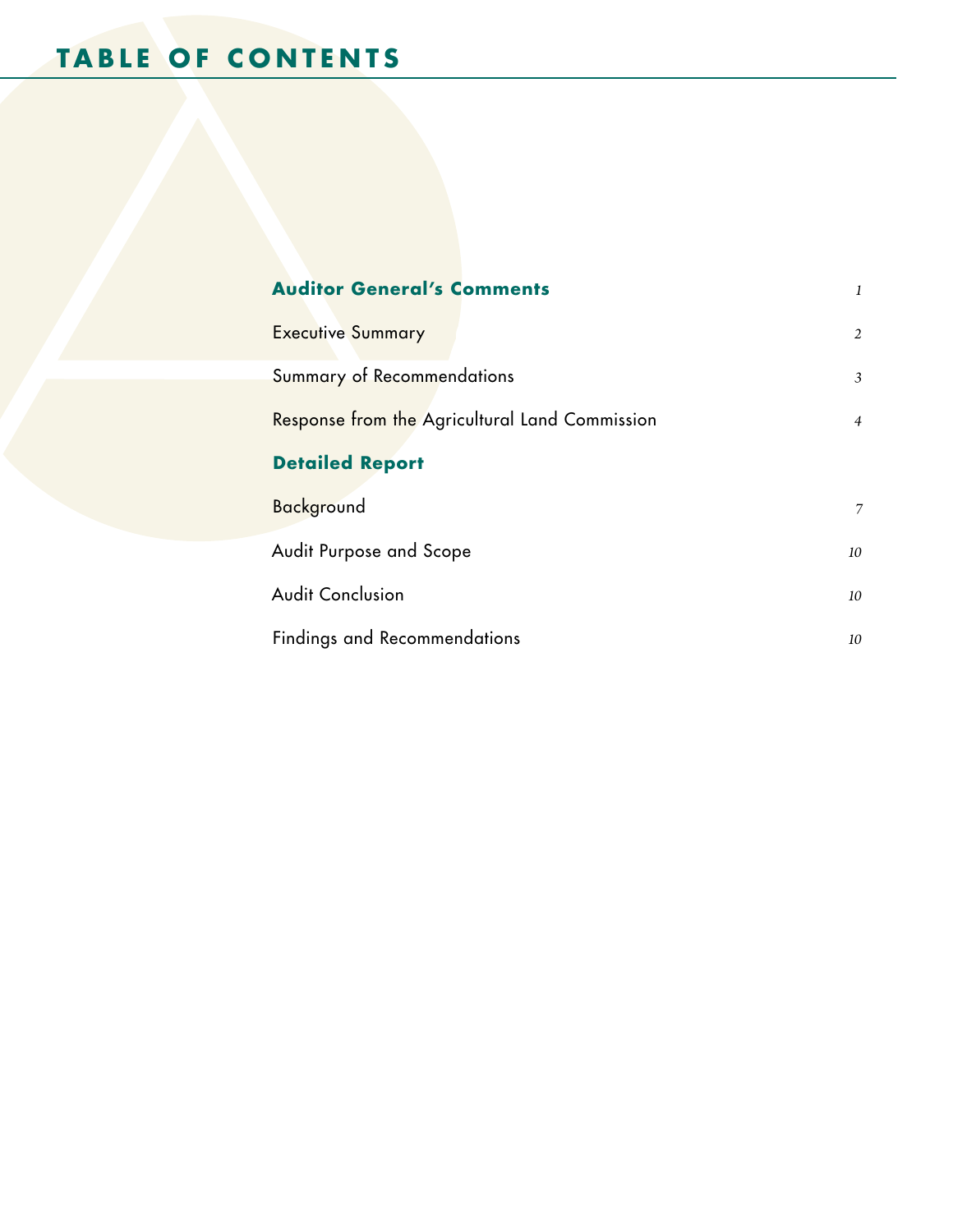### <span id="page-4-0"></span>**A u d i tor G e n er a l' s C o m m e n t s**



JOHN DOYLE, MBA, CA *Auditor General*

#### BRITISH COLUMBIANS ARE FORTUNATE to

have one of the most diverse landscapes in the world. We cherish this diversity and seek to protect it. One of the landscapes we seek to protect is our scarce agricultural lands – less than 5% of the province's land base is suitable agricultural land and much less is considered 'prime' agricultural land.

In 1973, legislators sought to protect this valuable land by passing the Agricultural Land Commission Act and creating the Agricultural Land Reserve and the Agricultural Land Commission (commission). The purpose of the commission is to preserve agricultural land and foster farming, as well as encourage local and provincial governments and First Nations to enable farming through their plans, bylaws and policies.

 Recently, the commission reported that 95% of respondents to a public survey supported the Agricultural Land Reserve and the policy of preserving agricultural land. Preservation of agricultural land is fundamental to securing food production for future generations, particularly given the uncertain effects of climate change on our food imports and our agricultural systems.

 In 1994, my Office examined the commission's performance and found that there were a number of improvements needed if the commission's mandate was to be met. Sixteen years later and upon re-examination, I found that significant challenges continue.

 The commission has accepted my recommendations and I look forward to receiving updates on their plans and actions for implementation through our follow-up process.

 Thank you to everyone involved in this audit for the cooperation and assistance they provided to my staff.

John Doyle, MBA, CA September 2010

### Audit Team

Morris Sydor *Assistant Auditor General*

Wayne Schmitz *Executive Director*

Amy Hart *Manager*

Beth Sobieszczyk *Analyst*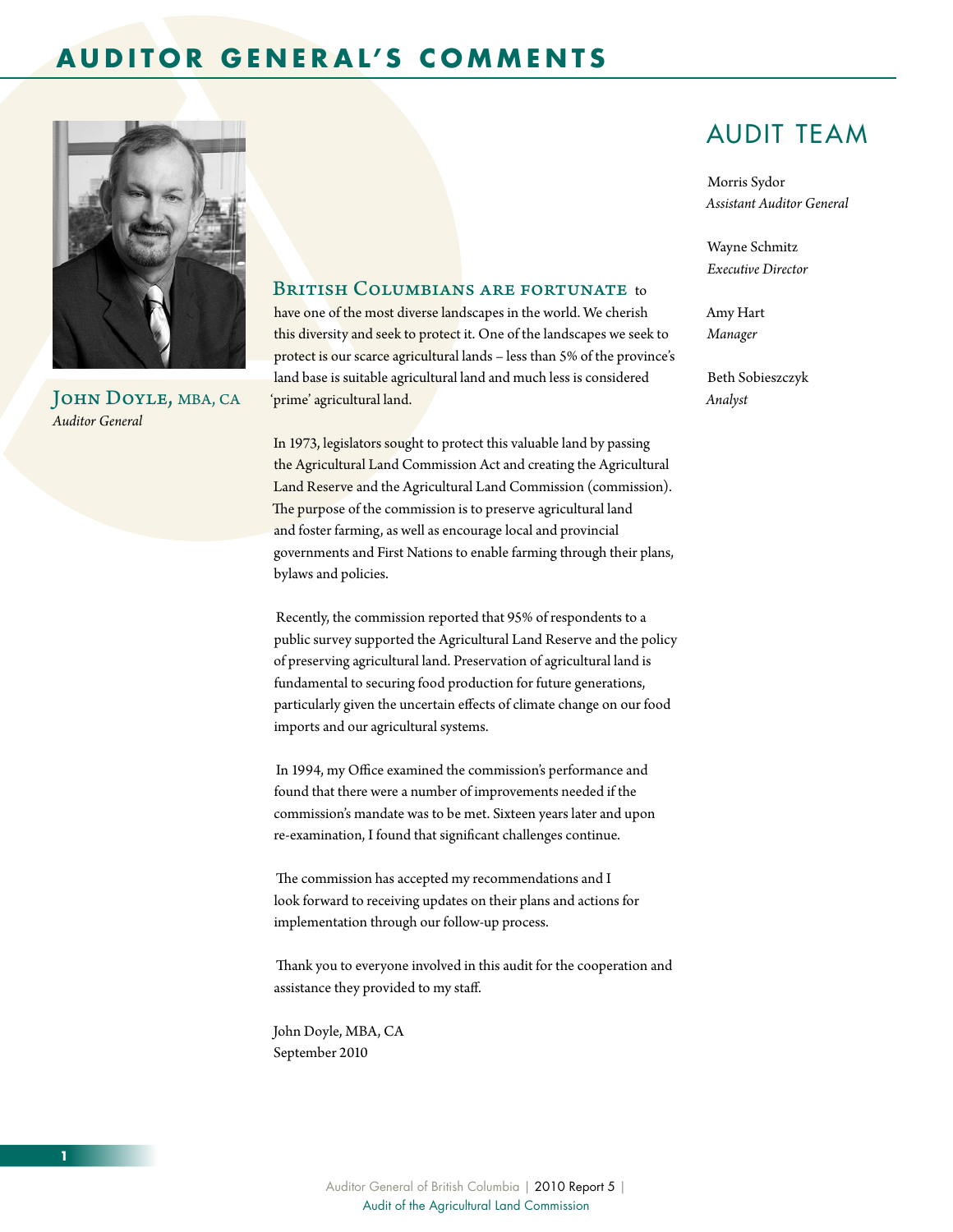### <span id="page-5-0"></span>**E X E C U T I V E SUMMA R Y**

#### Agricultural land is an indispensable

natural resource. One of the main reasons for preserving farmland in British Columbia and elsewhere in the world — is to secure food production into an uncertain future. In this province, population growth is a serious threat to prime agricultural land. In the 1970s, concern over the loss of agricultural land to urban development led to the creation of the Agricultural Land Reserve (ALR). The ALR is made up of land located throughout the province, in all totalling approximately 4.7 million hectares.

Responsibility for administering the ALR lies with the Agricultural Land Commission (commission), an administrative tribunal that operates at arm's length from government. The commission makes decisions on applications to add or remove land as well as non-farm uses and subdivisions of land within the ALR. The commission is also responsible for working with local governments regarding land use planning and conducting compliance and enforcement activities.

We carried out this audit to determine whether the Agricultural Land Commission is:

- effectively preserving agricultural land and encouraging farming in British Columbia;
- adequately protecting the ALR from damage through its compliance and enforcement activities; and
- adequately evaluating and reporting on its effectiveness.

The commission is challenged to effectively preserve agricultural land and encourage farming in British Columbia, specifically:

- the commission has not determined that the boundaries of the ALR are accurate and include lands that are both capable of and suitable for agricultural use;
- the commission has identified limitations in its ability to preserve agricultural land and encourage farming through the application process;
- the commission is not sufficiently involved in proactive longterm land use planning with local governments to encourage farming on a broad basis; and
- oversight of the decisions made by its "delegated authorities" needs strengthening to ensure that agricultural land is being preserved and farming encouraged.

The commission has established policies to guide compliance and enforcement activities. However, the commission has determined that the current staffing resources and enforcement tools to support those policies are not sufficient to protect the ALR from damage caused by unlawful actions such as illegal dumping of construction material. In addition, while the commission is attempting to work with local and provincial governments to enhance compliance and enforcement activities, formal agreements are not yet in place.

The commission is not effectively evaluating the results and impacts of its decisions, in part, because it lacks the necessary information. In addition, while it is reporting on some aspects of its success, it is not clearly describing the extent to which it is achieving its mandate.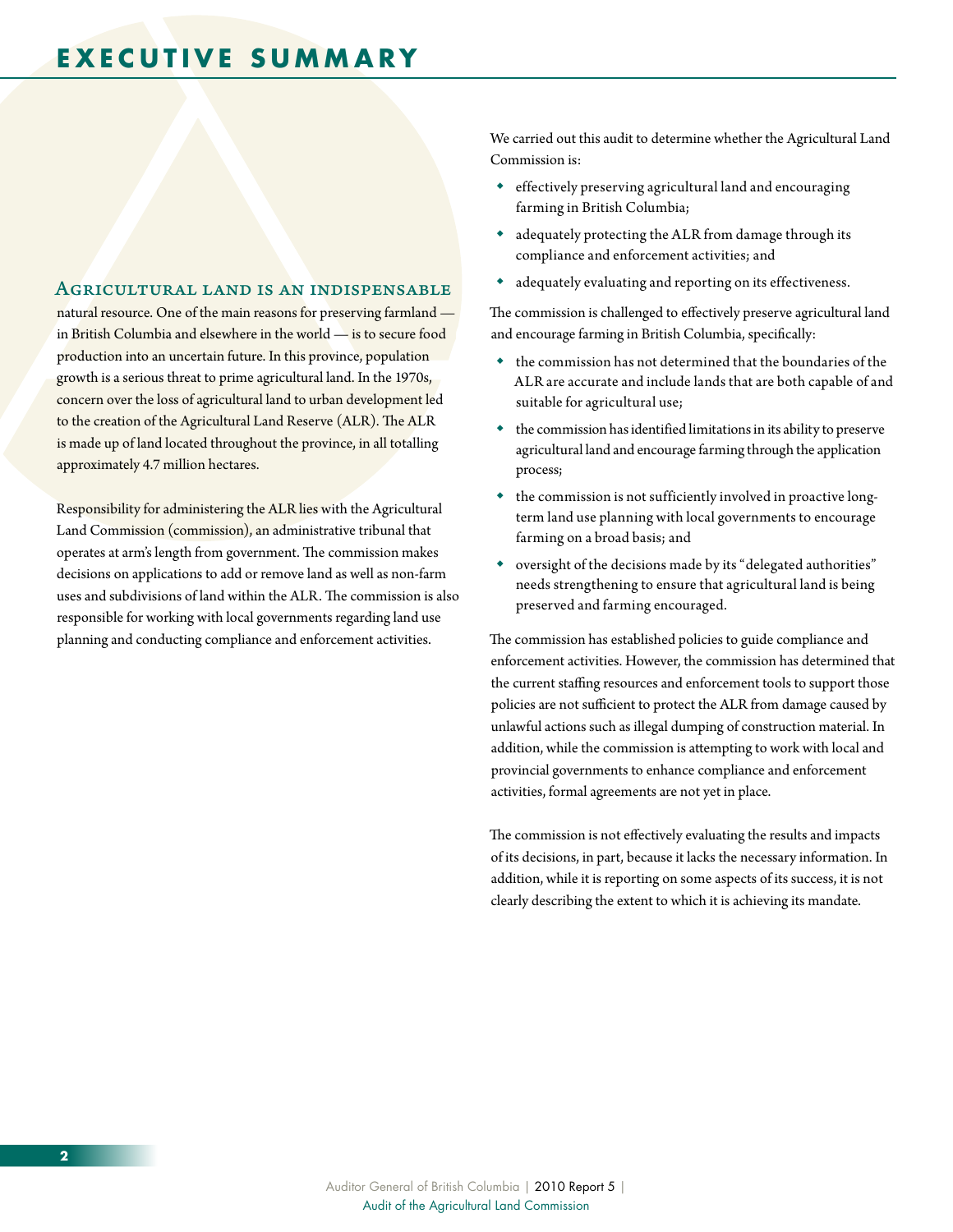#### **We recommend that the commission :**

- **1** ensure that ALR boundaries are accurate and include land that is both capable of and suitable for agricultural use.
- **2** seek government's support to make changes that will allow it to more effectively preserve agricultural land and encourage farming through the application process.
- **3** engage in proactive long-term planning with local governments to encourage farming.
- **4** work with Fraser-Fort George Regional District to address concerns it has with the District's processes.
- **5** work with the Oil and Gas Commission to develop an action plan to implement the recommendations of the 2009 audit.
- **6** ensure that it has a sufficiently robust compliance and enforcement program.
- **7** prioritize completion of the new database and finalize conversion of the original paper ALR maps into digitalized format.
- **8** evaluate the collective impacts of its decisions on applications and its broader policy decisions.
- **9** report publicly on the cumulative impacts of its decisions.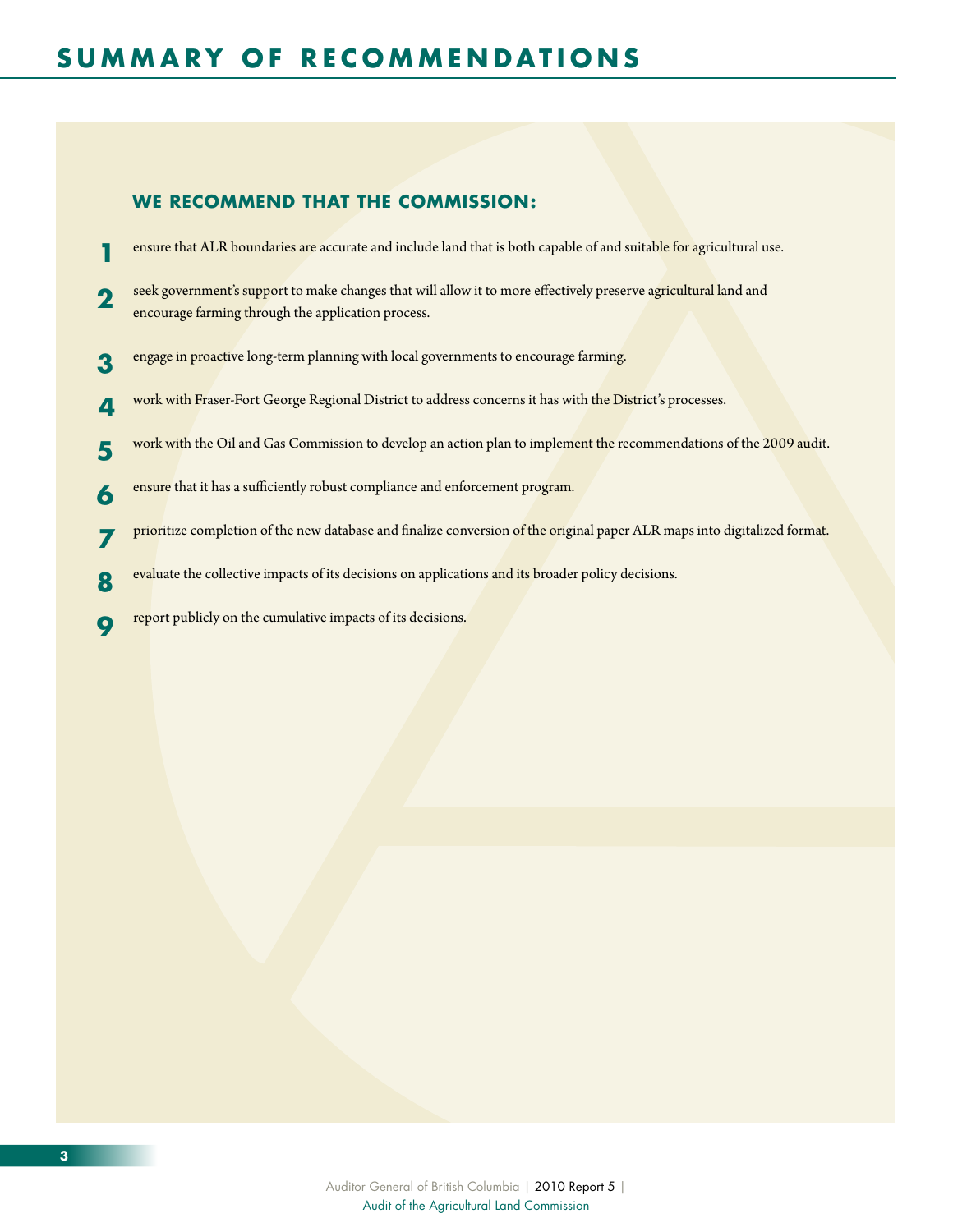#### <span id="page-7-0"></span>The Agricultural Land Commission

welcomes the opportunity to respond to the findings and recommendations of the audit conducted by the Office of the Auditor General between September 2009 and March 2010. It is appreciated that the purpose of the audit was to determine whether the commission is effectively preserving agricultural land and encouraging farming, adequately protecting the ALR from damage and adequately evaluating and reporting on its effectiveness. The audit findings are welcomed by the commission as they emphasize a number of the challenges it has identified in the ongoing efforts to administer the Agricultural Land Reserve (ALR) in the face of continued pressures to convert ALR lands for non-farm purposes.

While the commission believes it has preserved agricultural land and encouraged farming during its almost four decades of operation, it appreciates that the audit found that there is a need to devote more resources to more accurately identify lands that are suitable for farm use – this is particularly so in some regions of the province where technical soils and land use information is lacking. The audit also acknowledges that the commission has identified the limitations of the application process with respect to preserving agricultural land and encouraging farming. Furthermore, the commission appreciates that the audit found that there is opportunity for more proactive involvement in local and regional government land use planning to encourage agriculture and that there is a need to strengthen the oversight with respect to delegated decision making authority to ensure agricultural land is preserved and farming is encouraged.

The audit found that protection of the ALR from damage due to unlawful actions is being addressed by the commission through its compliance and enforcement activities and policies and that there have been attempts to collaborate with local and provincial governments. The commission appreciates that the audit recognizes the commission's concerns about not being positioned to significantly enhance its efforts without the necessary resources and tools.

With respect to evaluating the results of decisions and reporting effectively on successes, the audit found that the commission could be more effective in this regard by more clearly describing the extent to which the mandate is being achieved. The commission notes this finding and will be examining ways to acquire the information it needs to evaluate its decisions more effectively and communicate more aspects of its success.

# Response to Specific Recommendations

**1.** *We recommended that the commission ensure that ALR boundaries are accurate and include land that is both capable of and suitable for agricultural use.*

#### **Response**

The commission agrees that the accuracy of the ALR boundaries in some regions of the province should be examined to accurately reflect land that is suitable for farm use. Working with local governments to examine the ALR boundary in the context of regional and local land use planning exercises has been the primary approach taken by the commission during the past two decades. This approach has been ad hoc and reactive and not what the commission believes is comprehensive as was the case when it undertook and co-ordinated planned ALR boundary fine tuning exercises in the 1980s. The commission has carried out preliminary estimates of the resources and necessary funding to engage in fine tuning and will be examining the options for moving forward.

**2.** *We recommended that the commission seek government's support to make changes that will allow it to more effectively preserve agricultural land and encourage farming through the application process.*

#### **Response**

The commission believes it would be appropriate to examine additional measures to more effectively preserve agricultural land by reducing the pressures to convert lands with significant land capability to non-farm development as a result of an application process. The commission agrees that where applications result in conditional approvals, it should examine how to more effectively encourage farming through the setting of terms and conditions.

#### **3.** *We recommended that the commission engage in proactive longterm planning with local governments to encourage farming.*

#### **Response**

The commission agrees that proactive land use planning at a regional and community level is key to ensuring that local government plans and bylaws are more consistent with the commission's mandate to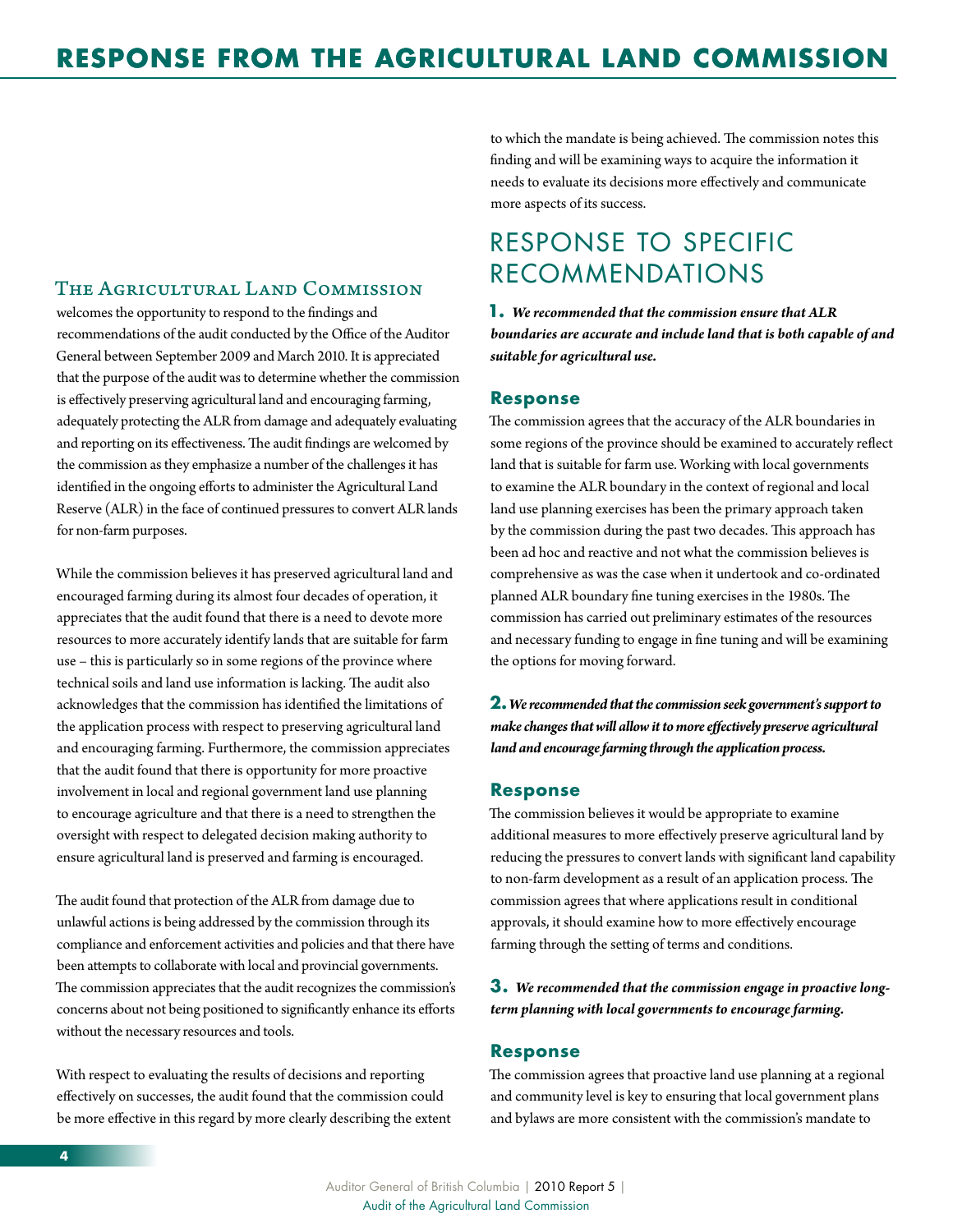# **RESPONSE FROM THE AGRICULTURAL LAND COMMISSION**

preserve agricultural land and encourage farming. The commission has worked closely with local governments for almost four decades and provided policy and direction, but needs to maintain the working relationship. The commission believes that a shift towards less emphasis on a reactive and presently ad hoc application process will enable it to apply resources to engaging with local governments and others early and strategically in planning exercises.

**4.** *We recommended that the commission work with Fraser-Fort George Regional District to address concerns it has with the District's processes.*

#### **Response**

The commission believes that a collaborative governance approach to shared decision making can be effective and efficient and still maintain consistency with its mandate. The commission is satisfied that the agreements it has with regional governments to date have generally met the expected outcomes, but it needs to devote more resources to oversight including monitoring the results of delegated decisions and reviewing the terms of delegation to ensure agricultural land is preserved and farming is encouraged. During the past year, Fraser-Fort George Regional District has been implementing changes to its delegated application review process suggested by the commission, which will focus the board's attention on agricultural issues and factors pertinent to each application and the consideration of the impacts and benefits of the decisions it makes on the applications.

**5.** *We recommended that the commission work with the Oil and Gas Commission to develop an action plan to implement the recommendations of the 2009 audit.*

#### **Response**

The commission agrees that it should develop an action plan to implement the recommendations of the 2009 audit and seek the input of the Peace River Regional District. The commission has initiated discussions with the OGC during the past year to begin discussions on an implementation approach.

**6.** *We recommended that the commission ensure that it has a sufficiently robust compliance and enforcement program.*

#### **Response**

The commission believes that its compliance and enforcement efforts can be enhanced and given more credibility by increasing resources,

developing the ability to effectively use additional legislative tools and instruments and other cost effective measures, including but not limited to the development of strategic alliances with local government and provincial government officials.

**7.** *We recommended that the commission prioritize the completion of the new database and finalize conversion of the original paper ALR maps into digitalized format.*

#### **Response**

The commission agrees that one of its priorities is to complete the implementation and conversion of a re-designed (2006 – 2009) research and tracking data base. The ability of the commission to research and track changes to the ALR and land uses and subdivision within the ALR is key to evaluating the results of its decisions. A key component of future evaluation is the ability to acquire land use information it does not currently have and geographically examine and convey the effect of its decision. The complete implementation of the data base tracking and research program, which includes the spatial and geographic analysis tool, is required in order to fully report on the results of commission decisions.

**8.** *We recommended that the commission evaluate the collective impacts of its decisions on applications and its broader policy decisions.*

#### **Response**

The commission agrees that the provision of resources and information that provided technology and research capabilities to evaluate the collective impacts of its decisions, would assist it in understanding the impacts of its application, land use planning and broader policy decisions as well as better inform decision making.

#### **9.** *We recommended that the commission report publicly on the cumulative impacts of its decisions.*

#### **Response**

The Commission acknowledges that it has the ability to report and summarize the extent to which the ALR changes and to some limited extent, the change that has occurred within the reserve due to approved land use and subdivision. The Commission agrees that when it is in a position to deploy the technology and research resources necessary, it will examine the options and improve its measurement and reporting on the extent to which its mandate to preserve agricultural land and encourage farming has been achieved.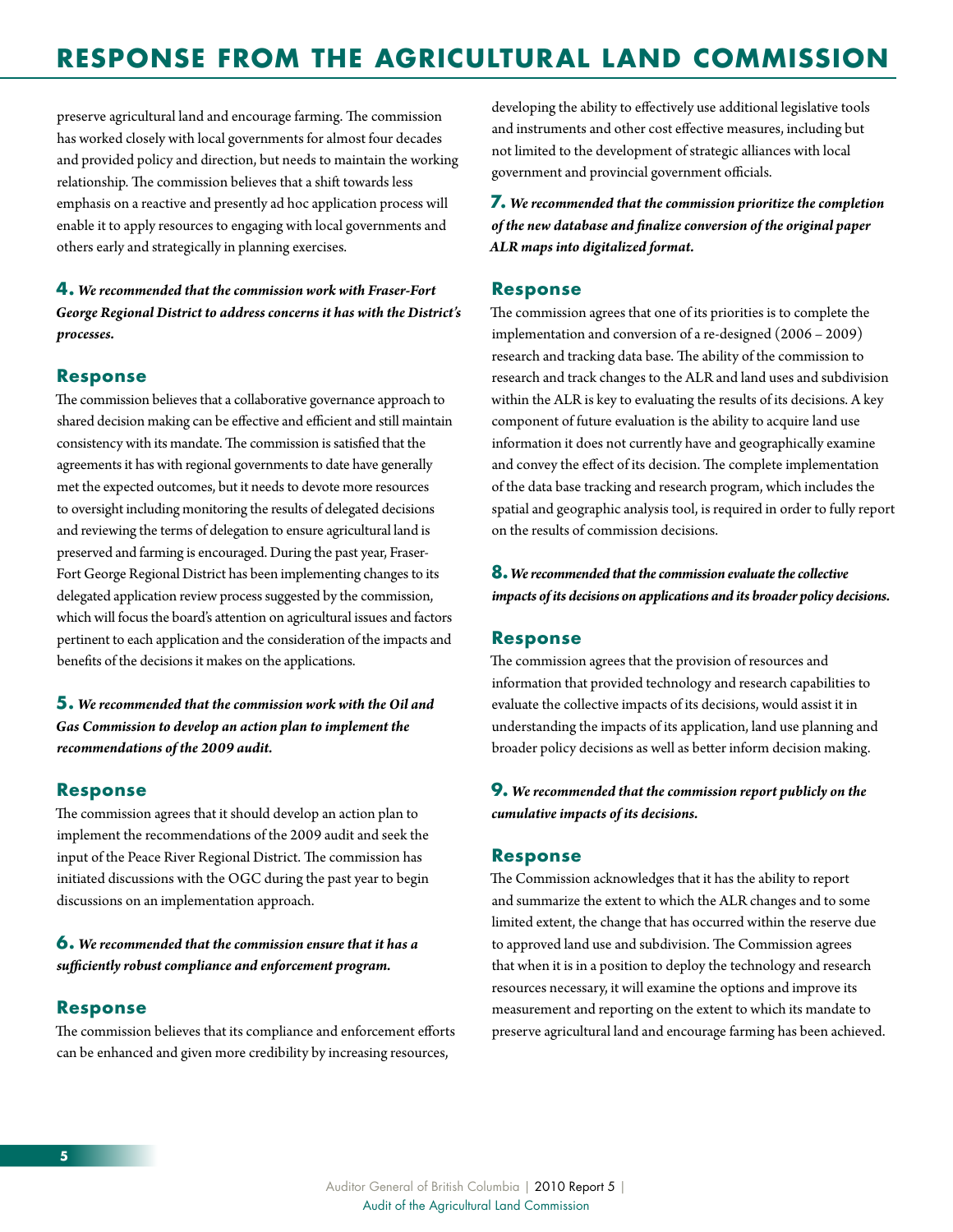# **CONCLUSION**

Many of the challenges facing the commission and identified in the audit have been recognized for some time and initiatives are underway, where resources permit, to address some of the issues. In addition, the newly appointed Chair of the Agricultural Land Commission is presently carrying out a review of all facets of the organization, including operations, policies and legislation, to ensure that it is appropriately positioned to continue the agricultural land preservation program well into the future. The purpose of the review is to determine if the Commission is capable of meeting its mandate as outlined in section 6 of the Agriculture Land Commission Act and to explore opportunities to more effectively and efficiently administer the Agricultural Land Reserve (ALR). The audit has provided several recommendations that will be helpful to the Chair in the review, particularly in the context of improving the commission's effectiveness in preserving agricultural land and encouraging farming, protecting the ALR and carrying out enhanced evaluation and reporting.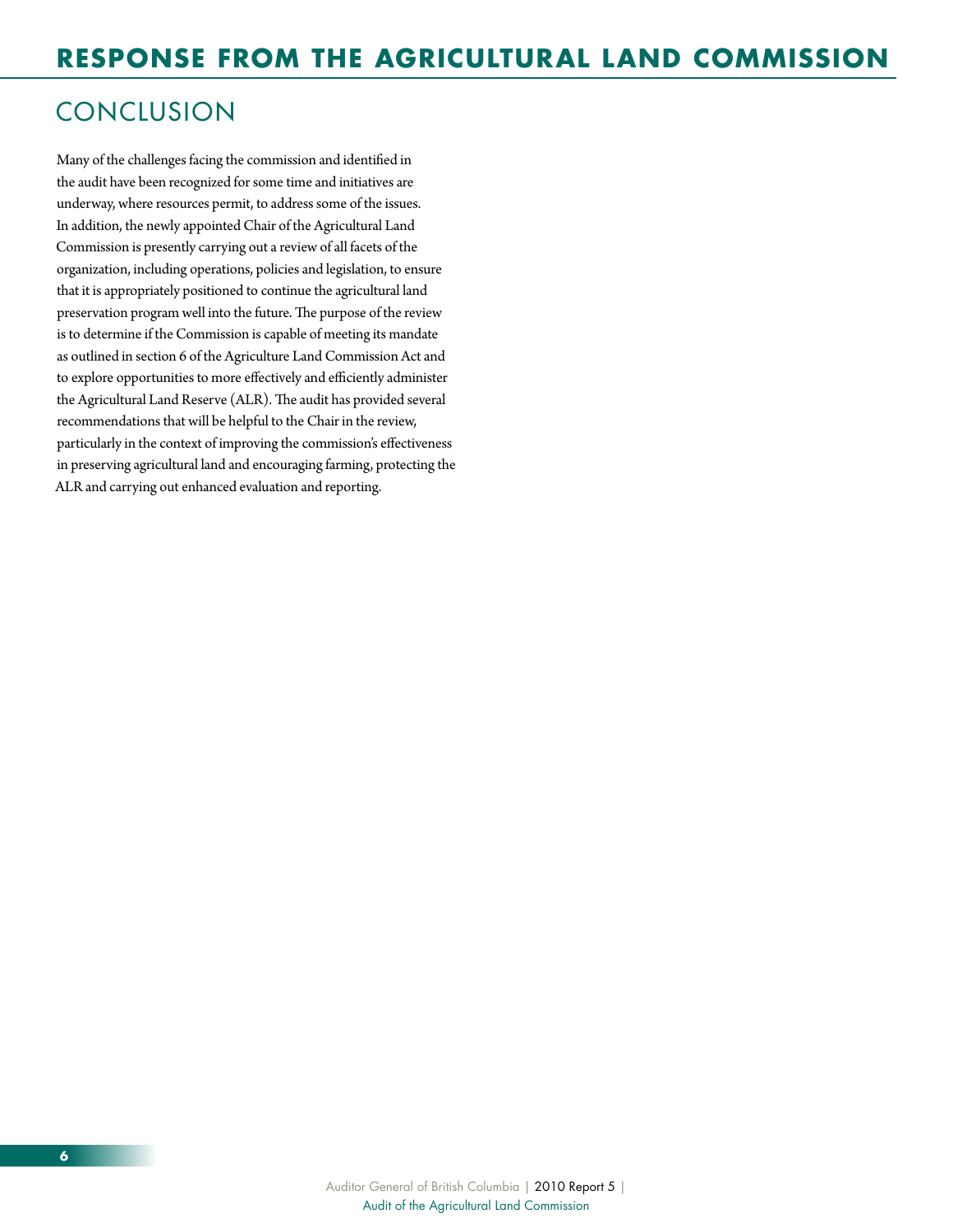# <span id="page-10-0"></span>BACKGROUND

#### **Protecting agricultural land in British Columbia**

Agricultural land is an indispensable, natural resource. Once taken over for urban development, farmland is no longer available for food production. Protected farmland fosters local economic stability and provides environmental services and public benefits. One of the main reasons for any jurisdiction to preserve farmland, however, is to secure food production into the future, especially in light of the impending effects of climate change.

Like other jurisdictions, British Columbia relies on agriculture as an important sector of the provincial economy through the export of agricultural products and providing locally grown agricultural products to feed its citizens. However, the province's farmers today produce less than half of the food consumed here, the balance being imported. Given population growth predictions, production will need to increase to simply maintain this level of self-reliance.

### **Establishment of the Agricultural Land Reserve**

In the 1970s, loss of agricultural land to development, coupled with evidence that local governments were unable or unwilling to halt development pressure, led to a political urgency to save farmland. The outcome was the creation of the Agricultural Land Reserve (ALR) in 1973.

The ALR is a provincial zone in which agriculture is recognized as the priority use. Farming is encouraged and non-agricultural uses are controlled. Numerous parcels of land throughout the province make up the ALR (Exhibit 1). These include private and public lands: some that is farmed, some that is not, and some that is forested. ALR parcels range in size from thousands of hectares to small pockets of only a few hectares. The ALR is approximately 4.7 million hectares, representing less than 5% of British Columbia's total area.

Approximately 1% of British Columbia is prime agricultural land and a small amount surrounds the urban areas of Vancouver/Fraser Valley/Victoria and of Thompson/Okanagan, which are home to 80% of the provincial population. While these areas contain only 20% of the ALR, the associated agricultural lands earn over 80% of the province's gross farm receipts. Continued rapid population growth in these regions thus poses a threat to British Columbia's prime agricultural resources.

### **The role of the Agricultural Land Commission**

The Agricultural Land Commission is an administrative tribunal responsible for administering the ALR. The commission operates at arm's length from government. The purpose of the commission is to:

- preserve agricultural land;
- encourage farming on agricultural land in collaboration with other communities of interest; and
- encourage local governments, First Nations, and the provincial government and its agents to enable and accommodate farm use of agricultural land and uses compatible with agriculture in their plans, bylaws and policies.

Since the establishment of the ALR almost four decades ago, it has undergone almost no change in total area. However, this is the case mainly because lands in the northern part of the province have been added to the reserve, while agricultural land in the south has been removed (Exhibit 2). The amount of prime agricultural land, or land that allows a range of crops, contained in the ALR has declined (Exhibit 3).

The Agricultural Land Commission Act sets out processes for landuse decision-making that involves adding or removing land from the ALR, as well as deciding on non-farm uses and subdivisions of land within the ALR. The Act is supported by the Agricultural Land Reserve Use, Subdivision and Procedure Regulation, which details procedures for applications and defines permitted land uses and land subdivisions within the ALR.

In 2002, the Agricultural Land Commission implemented the regional panel structure for its 19 members. Three Commissioners were appointed to each of the organization's six administrative regions (replacing the previous three-panel structure operated with 11 commissioners). A part-time Chair/CEO is accountable for the effective management and operations of the commission.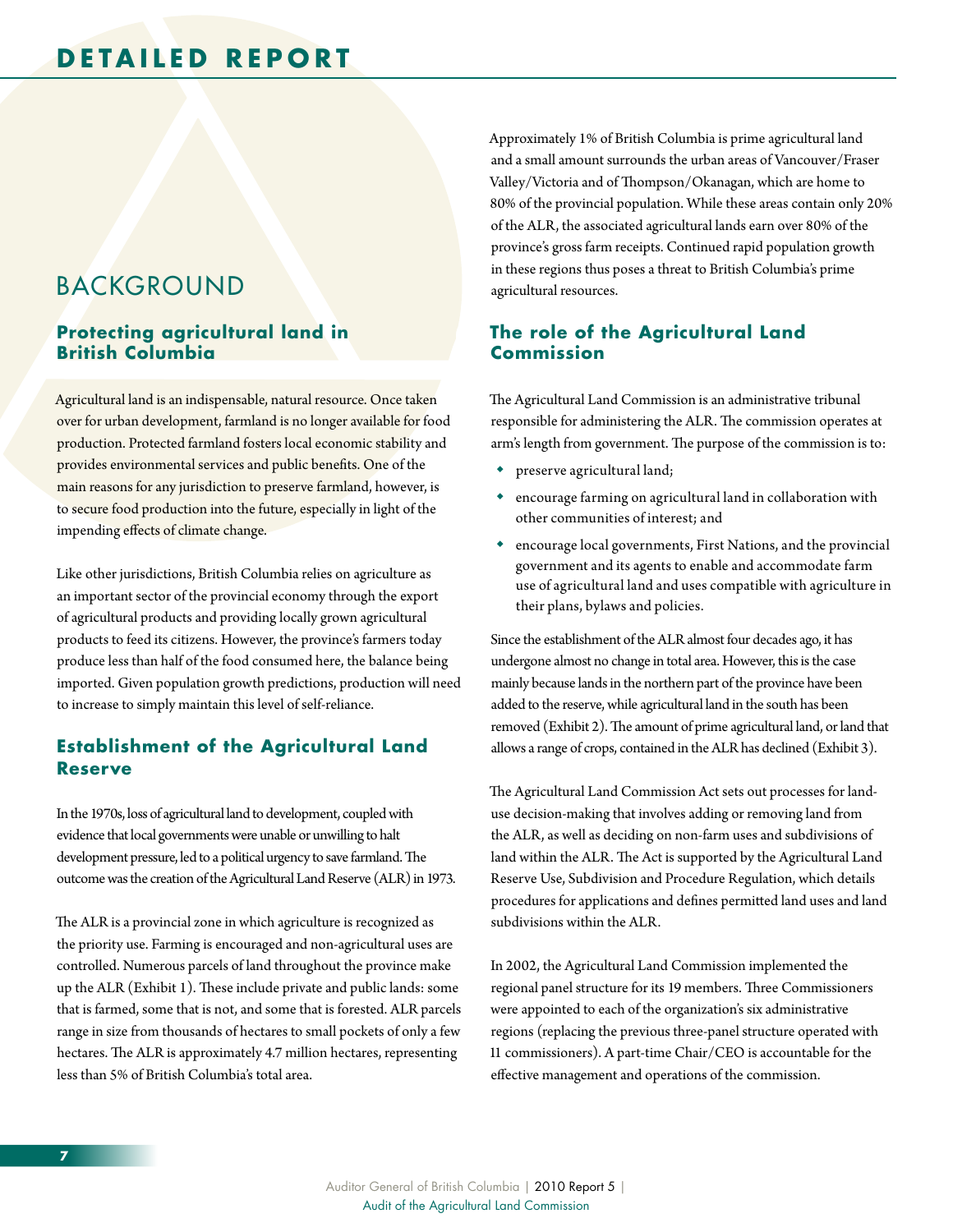**Exhibit 1:** Map of the ALR (shown in green)



The commission carries out its business through four functional areas, including:

- 1. land use planning and application processing;
- 2. strategic planning and corporate policy;
- 3. administration and information systems; and
- 4. compliance and enforcement.

### *The changing demands on the commission*

In 2002/03, the Agricultural Land Commission's budget was \$2,930,000. Since that time, the budget has decreased. The commission's most recent detailed budget submission, in November 2008, estimated that with the 2008/09 budget of \$2,435,000 it was operating at approximately 20% (\$530,000) below its minimal requirements to maintain its core business. By 2010/11, the commission's budget was further reduced to \$2,088,000.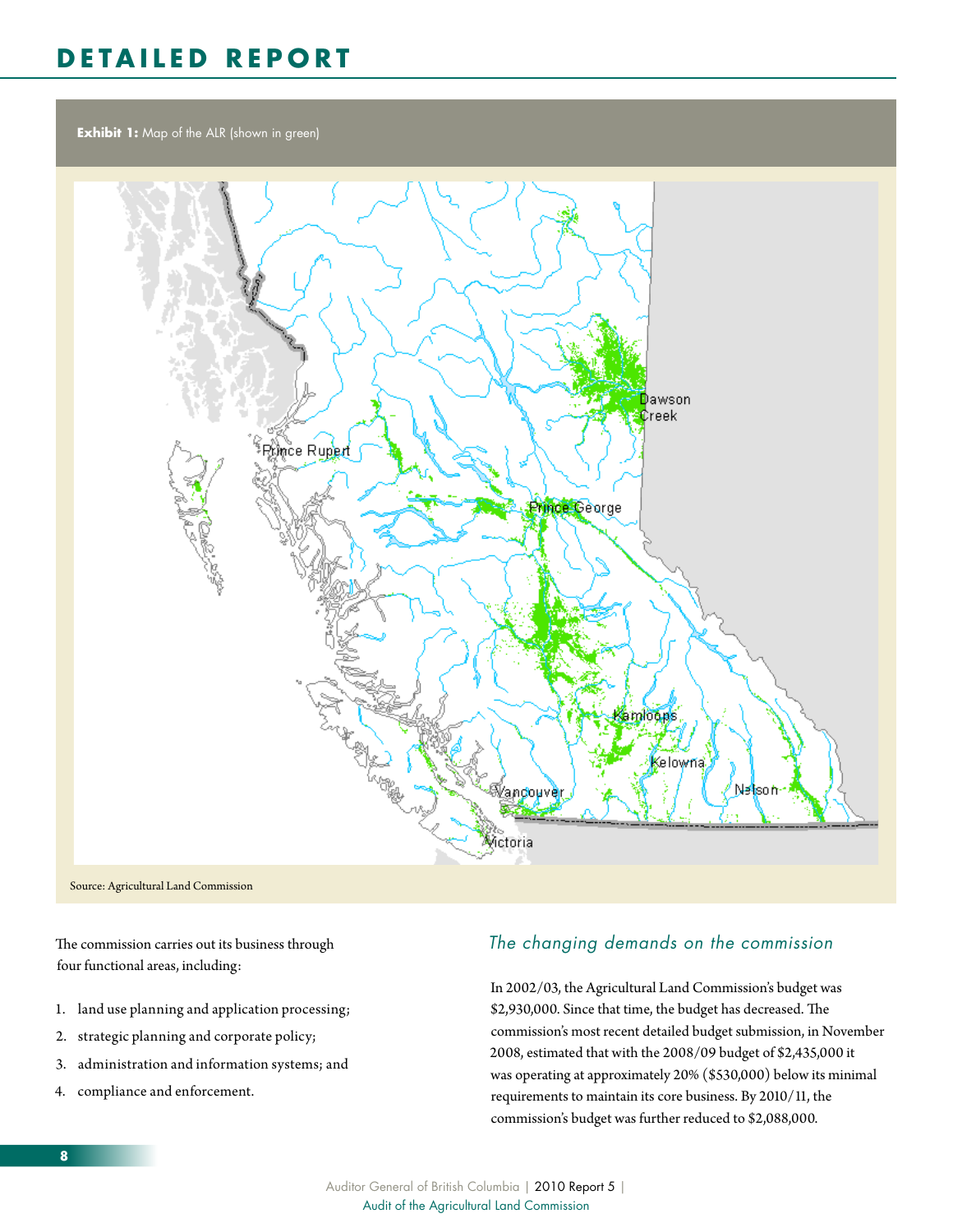**Exhibit 2:** The ALR's overall size has changed little in three decades but agricultural land in the south has declined <sup>1</sup>

| Region      | Area when ALR<br>created (ha) | Land inclusions (ha) | Land exclusions (ha) | Area as at March 31,<br>2009(ha) | Change $(\%)$ |
|-------------|-------------------------------|----------------------|----------------------|----------------------------------|---------------|
| Interior    | 1,499,000                     | 21,000               | 23,000               | 1,497,000                        | 0%            |
| Kootenay    | 399,000                       | 1,000                | 18,000               | 382,000                          | $-4%$         |
| North       | 2,254,000                     | 145,000              | 19,000               | 2,380,000                        | 6%            |
| Okanagan    | 257,000                       | 5,000                | 36,000               | 226,000                          | $-12%$        |
| South Coast | 177,000                       | 2,000                | 17,000               | 162,000                          | $-8%$         |
| Island      | 130,000                       | 9,000                | 26,000               | 113,000                          | $-13%$        |
| Total       | 4,716,000                     | 183,000              | 139,000              | 4,760,000                        | $1\%$         |

Source: Prepared by the Office of the Auditor General using Agricultural Land Commission information

**Exhibit 3:** The amount of prime land in the ALR has declined  $-$  total to 2008



Source: Prepared by the Office of the Auditor General using Agricultural Land Commission information

1 These figures represent land that has been excluded and included through the commission's application process and through local government's boundary revisions. Not all land excluded was capable of or suitable for agricultural use.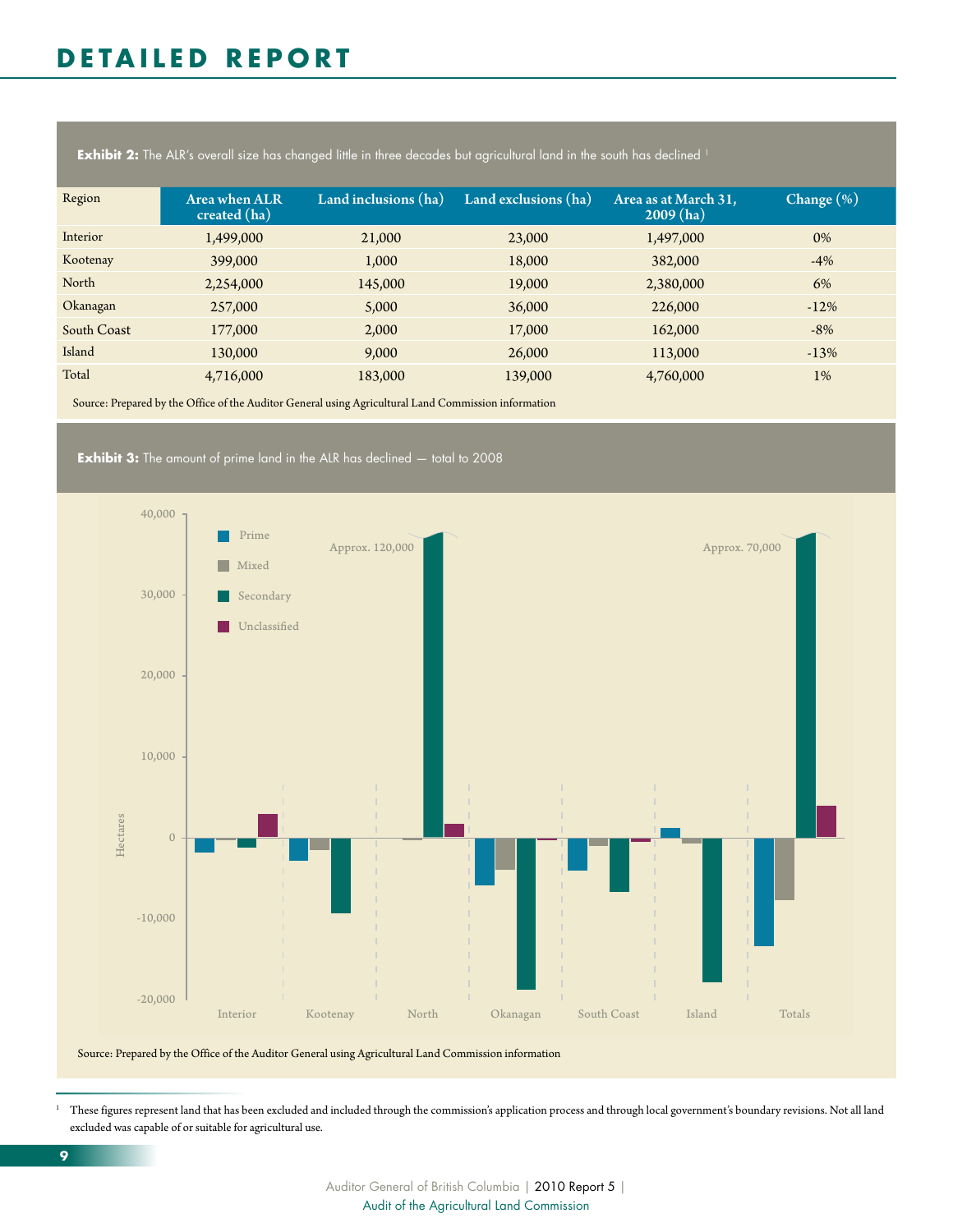<span id="page-13-0"></span>In addition, over the last eight years, the number of commission staff decreased from 29 to 22, while the number of commissioners (as noted above) was increased from 11 to 19. The number of annual applications to the commission for this period has continued to range between 460 and 670. The commission's budget must also accommodate its land use planning and compliance and enforcement responsibilities.

# Audit purpose and scope

We carried out this audit to determine whether the Agricultural Land Commission is:

- effectively preserving agricultural land and encouraging farming in British Columbia;
- adequately protecting the ALR from damage through its compliance and enforcement activities; and
- adequately evaluating and reporting on its effectiveness.

We conducted this audit in accordance with section 11 (8) of the Auditor General Act and the standards for assurance engagements established by the Canadian Institute of Chartered Accountants. We focused our audit on activities during the period from June 2007 to January 2010. Subsequently, further discussion, analysis and assessment was conducted prior to completing the report.

# Audit conclusion

We concluded that the Agricultural Land Commission:

- is challenged to effectively preserve agricultural land and encourage farming in British Columbia;
- is not adequately protecting the ALR from damage through its compliance and enforcement activities; and
- is not adequately evaluating and reporting on its effectiveness.

# Findings and Recommendations

#### **The Agricultural Land Commission is challenged to effectively preserve agricultural land and encourage farming**

The Agricultural Land Commission's mandate includes three broad purposes: to preserve agricultural land; to encourage farming; and to work with, amongst others, local government to accommodate farming. A significant responsibility under the Agricultural Land Commission Act is to respond to applications for changes to the ALR. We therefore expected to find that the commission:

- has determined that the boundaries of the ALR are accurate;
- is making decisions that preserve agricultural land and encourage farming through the application process;
- has processes in place to make decisions in a transparent and independent manner;
- is providing clear guidance to, and working with, local governments to ensure that their decisions preserve agricultural land and encourage farming; and
- is working to ensure that the decisions made by its delegated authorities are preserving agriculture and encouraging farming.

### *The commission has not determined that the boundaries of the ALR are accurate*

The ALR was established in the early 1970s through cooperative efforts with local governments. Because of the hurried development of ALR maps at that time, the accuracy of the land contained within the reserve's boundaries varies across the province. As a result, some land that is neither capable of nor suitable for farming — for example, a hillside or steep ravine — may have been included within the ALR while other land that is capable of and suitable for farming may not have been.

We expected that the commission would have made more progress in ensuring that the boundaries of the ALR were accurate and confirmed that the land is capable of and suitable for agricultural use.

The commission is aware that a review in certain areas of the province is required to confirm the accuracy of the reserve's boundaries. However, with the exception of a few refinements, a re-examination of boundaries on a province-wide basis has not occurred. Instead, the boundaries are refined mainly on an ad hoc basis by local governments as part of their community planning exercises.

Unfortunately, the commission is not always able to participate in this process to ensure that agricultural land is preserved. For example, the Regional District of East Kootenay requested a review of the ALR boundaries in 2007. The commission did not participate in the review, citing a lack of staff resources. The regional district has therefore gone ahead in carrying out the project and will later consult the commission with proposed areas for inclusion and exclusion. In order to ensure the preservation of agricultural land, the commission should provide greater oversight of ALR boundary reviews carried out by local governments.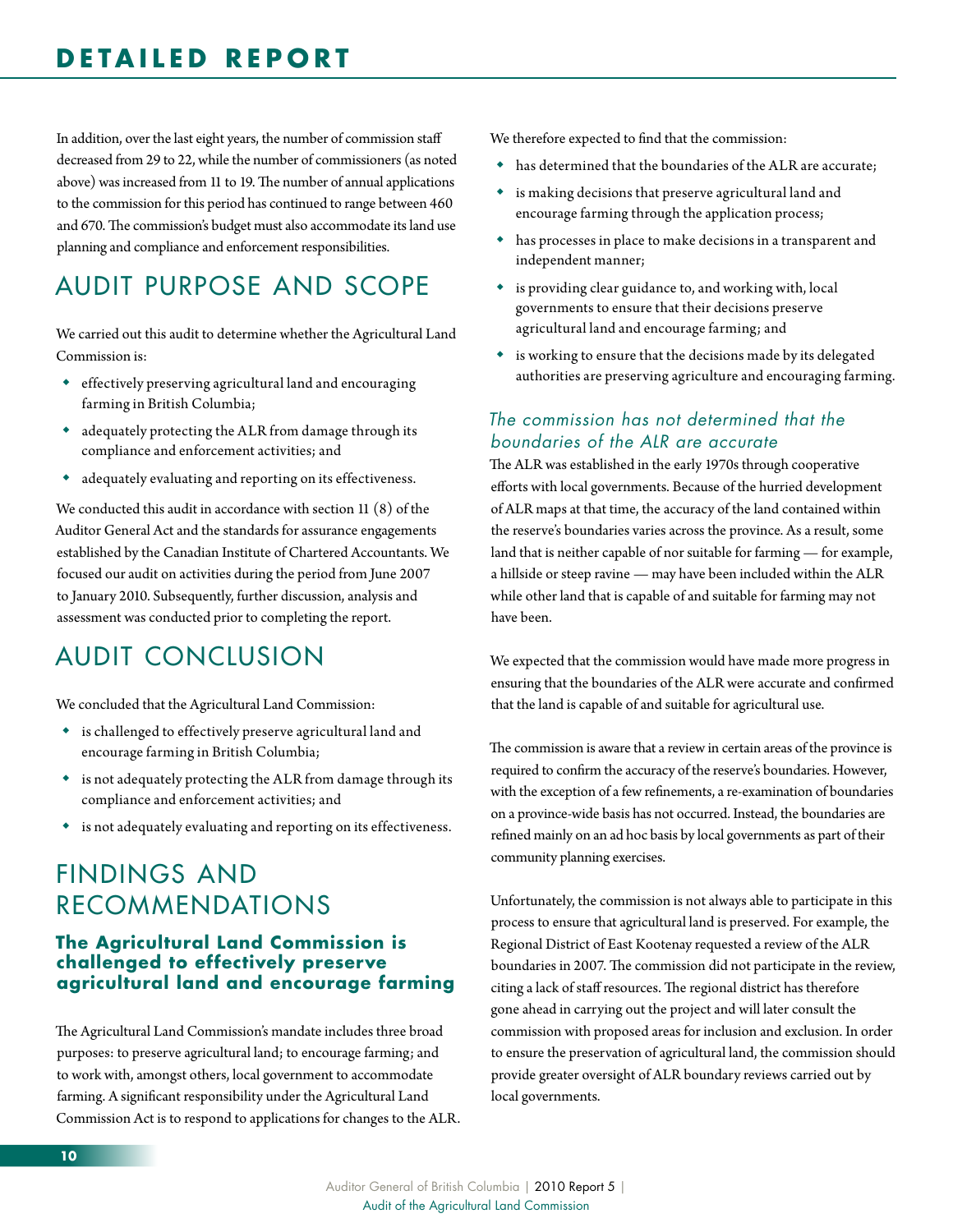Aerial view of farms within British Columbia's Agricultural Land Reserve



Courtesy: Agricultural Land Commission

Without a province-wide review, and the necessary adjustments, the commission cannot have confidence that the boundaries are accurate and that land capable of and suitable for agricultural use is included in the ALR.

#### **RECOMMENDATION 1:** We recommend that the

*commission ensure that ALR boundaries are accurate and include land that is both capable of and suitable for agricultural use.*

#### *The commission has limited ability to preserve agricultural land and encourage farming through the application process*

**Preserving agricultural land :** Currently the commission is required to respond to all applications for change, even those that request the removal of capable agricultural land from the ALR. The commission has identified a number of potential changes to the Agricultural Land Commission Act that would help avoid these situations. One suggested change is restricting or prohibiting applications to remove ALR lands that have prime agricultural capability.

Despite acknowledging that legislative amendments may be desirable, the commission has not been invited by government over the last eight years to propose revisions to its legislation.

**Encouraging farming :** The commission also acknowledges that the Act does not provide adequate mechanisms to fulfill its mandate to encourage farming through the application process. To compensate on some application decisions that run contrary to its mandate, the commission has looked to setting conditions aimed at encouraging farming. For example, two recent decisions were contingent on the applicant fulfilling conditions that the commission believes will encourage or enhance farming:

 On South Fraser Perimeter Road, the commission approved the loss of approximately 90 hectares of prime agricultural land. The condition of that decision was the construction of an irrigation and drainage project to service the remaining agricultural land in Delta.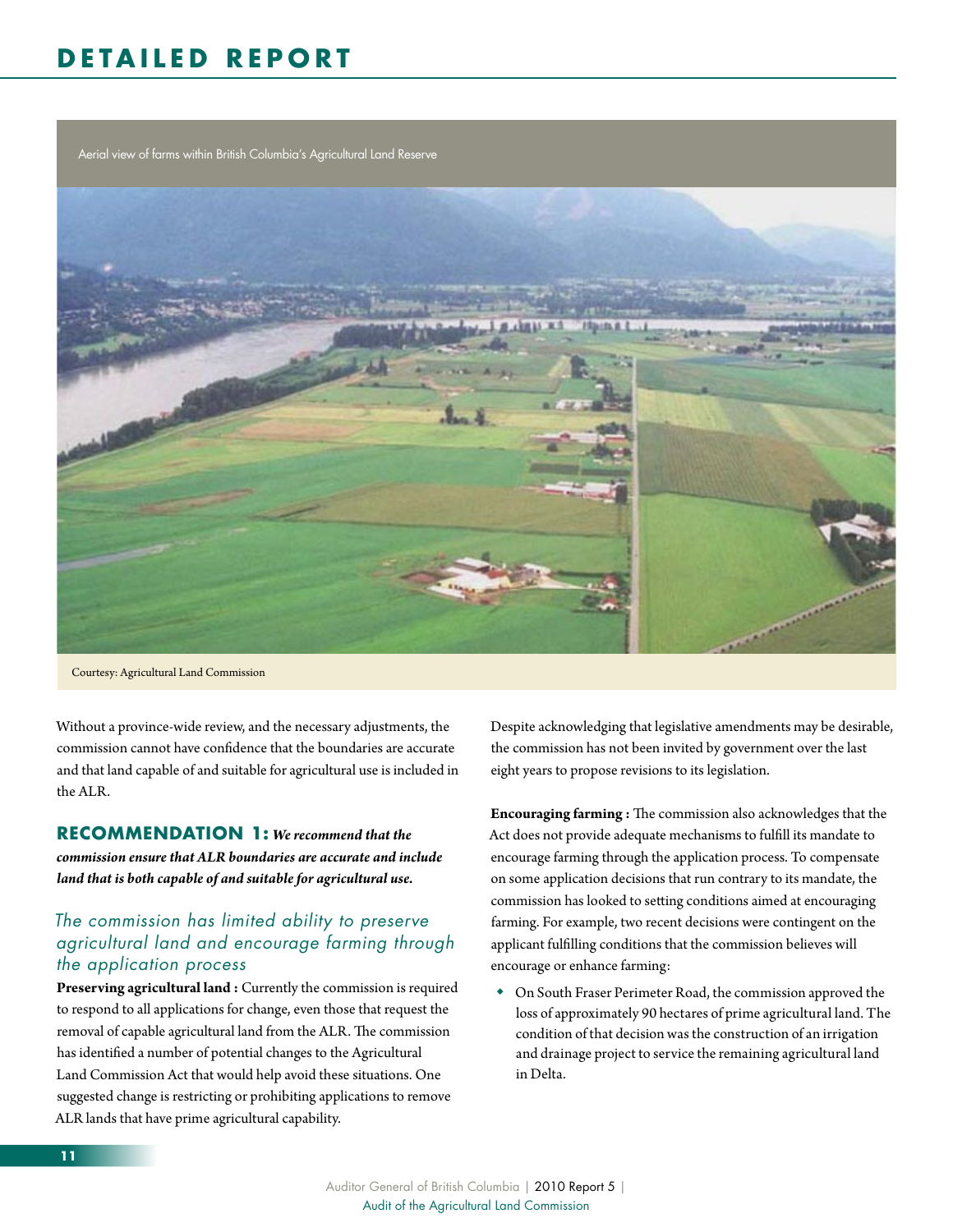On the Prince George Airport Industrial Lands, the commission approved the exclusion of 688 hectares of secondary agricultural land. The conditions of that decision were the inclusion of 880 hectares of Crown Land into the ALR and the establishment of a trust fund from the sale and development of the industrial lands estimated to generate \$8 million for agriculture in the region.

#### **RECOMMENDATION 2:** We recommend that the *commission seek government's support to make changes that will allow it to more effectively preserve agricultural land and encourage farming through the application process.*

#### *The commission has adequate processes in place to ensure that decisions are made in a transparent and independent manner*

Administrative justice principles require that any tribunal operate in a transparent manner, one that gives the public access to information so that they may understand the organization's decisions.

We found that the Agricultural Land Commission has the required processes in place to ensure that its decisions are made in a transparent manner. The commission provides applicants with guidance on the application process and shares the basis for its decisions with applicants. As well, decisions are available for public review. The majority of decisions, from 2006 onward, are available on the commission's website.

Furthermore, applications to exclude land from the ALR require public notification by the applicant and may involve a public meeting.

The integrity of the commission also depends on the manner in which Commissioners conduct themselves. We found that the commission has recently taken steps to ensure greater independence of Commissioners. For example, it amended its governance policy in March 2009 to enhance the standards of conduct of Commissioners. The amendment was intended to provide Commissioners with clearer direction about how to avoid being in, or appearing to be in, a position of bias or conflict of interest.

*The commission provides clear guidance to local governments, but greater long-term planning is needed* 

Population growth in the province has increased the need for land to accommodate residential, recreational, commercial and industrial development. This in turn is putting significant pressure on ALR land. Under its mandate, the commission is required to encourage local governments to enable and accommodate farm use of agricultural land, and uses compatible with agriculture, in their plans, bylaws and policies. We therefore expected to find that the commission is providing clear guidance to, and working with, local governments to ensure that their decisions preserve agricultural land and encourage farming.

### Clear guidance to local governments is being given, but the commission is not interacting with them as much as it used to

We found that the commission, through its legislation, guidance documents, and feedback, is providing clear guidance to local government about the preservation of agricultural land and the encouragement of farming. Section 46 of the Agricultural Land Commission Act requires that local government bylaws be consistent with the Act, the regulations and the orders of the commission.

The commission also developed the *ALR & Community Planning Guidelines* to help guide local government officials through the planning process. Local governments are responsible for notifying the commission of plan development and ensuring that their plans are consistent with the Act. The commission then reviews the plans for consistency with the Act and policies.

Nevertheless, we noted that commission interaction with local governments has decreased over the last several years. In the past, the commission worked with all 140 local governments that have land in the ALR. Now the commission is focussing its resources on land use planning issues pertaining to local governments that have large amounts of highly capable and suitable ALR land in proximity to significant urban/agricultural interfaces.

In carrying out this work with local governments, the commission also collaborates with the Ministry of Agriculture and Lands, joining as members of "agri-teams." Agri-teams work with local governments in building agricultural land-use inventories, developing agricultural area or official community plans, reviewing bylaws in farm and ranch areas, supporting agricultural advisory committees and addressing other day-to-day issues that might involve agriculture in communities throughout the province. The participation of commission staff on agri-teams varies by region and panel preferences.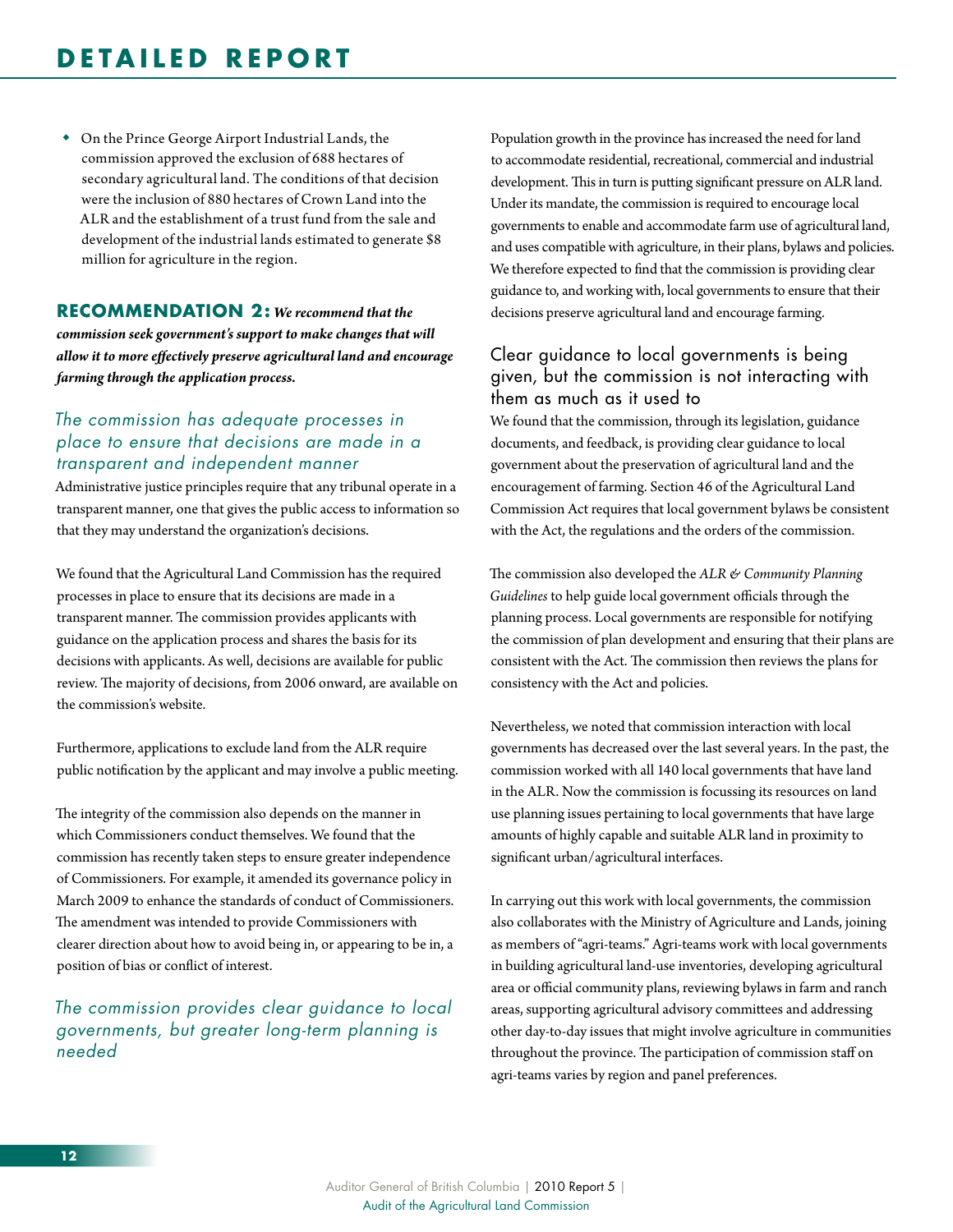### **DETAI L ED R E P O R T**

Overall, participation on agri-teams has decreased over time due to competing demands experienced by both the commission and the ministry. As a result, the commission has less assurance that all local government decisions are in fact preserving agricultural land and encouraging farming.

Long-term planning with local government — key to reducing the impact of population growth on the  $ALR -$  is not occurring to the extent needed Currently the commission deals with local government planning issues as they arise, but not as part of a proactive, long-range planning process. The commission believes that early discussions about community planning initiatives has positive results in promoting the use of agricultural land, encouraging farming, and ultimately reducing the impact of population growth pressures and development on the ALR.

The commission has stated that its current budget accommodates three regional planners to support the organization's six regional panels. However, the commission has determined that each regional panel should be supported by a regional planner and, as such, the current staffing does not enable the commission to implement its proactive planning initiative.

#### **RECOMMENDATION 3:** We recommend that the *commission engage in proactive long-term planning with local governments to encourage farming.*

### *The commission's oversight of decisions made by delegated authorities needs strengthening*

The commission currently has three "delegation agreements" in place: two with regional districts and one with the BC Oil and Gas Commission. The agreements permit the authority to make decisions on subdivision and non-farm use applications. This ability to delegate to a local government and later to an agency, were added to the Agricultural Land Commission Act in 1994 and 2002 respectively as a method of increasing collaboration with local government and reducing the number of applications processed by the commission. Still, the commission must provide adequate oversight of the decisions made by the delegated authorities to ensure those decisions are preserving agricultural land and encouraging farming.

Local governments did not embrace the concept of delegation. Thus, today only two agreements exist with the regional districts of East Kootenay and Fraser-Fort George.

#### The commission is providing only informal oversight of the delegation agreement with the Regional District of East Kootenay

The commission and the Regional District of East Kootenay signed the delegated agreement in 2004 covering a small part of the district.

Since the agreement was signed, only six subdivision decisions have been made by the district. As well, the commission has provided only informal oversight and has not concluded whether the decisions made are preserving agricultural land and encouraging farming.

### The commission is providing oversight of the delegation agreement with the Fraser-Fort George Regional District, but has identified several concerns with the district's processes

The commission and the Fraser-Fort George Regional District signed a delegation agreement in 2001. The commission provides oversight of the agreement through the annual review of decision statistics and occasional in-depth reviews of actual decisions.

Between 2001 and 2008, the regional district made decisions on 56 subdivision applications and 18 non-farm-use applications, approving the majority of them.

The commission has stated that it is generally satisfied that the majority of the decisions made by Fraser-Fort George preserve agricultural land and encourage farming. However, the commission has identified some concerns with certain aspects of the delegated decision-making process that require attention.

#### **RECOMMENDATION 4:** We recommend that the *commission work with Fraser-Fort George Regional District to address concerns it has with the District's processes*

The commission is providing oversight of the delegation agreement with the BC Oil and Gas Commission, but is concerned about the cumulative impact of the oil and gas industry on agriculture In 2004, the Agricultural Land Commission and the BC Oil and Gas Commission (OGC) signed a delegated agreement that enables the OGC to make decisions about certain applications for oil and gas activities on ALR lands in the Peace River Regional District and Northern Rockies Regional District. Approximately 32% of the ALR lies within these two districts.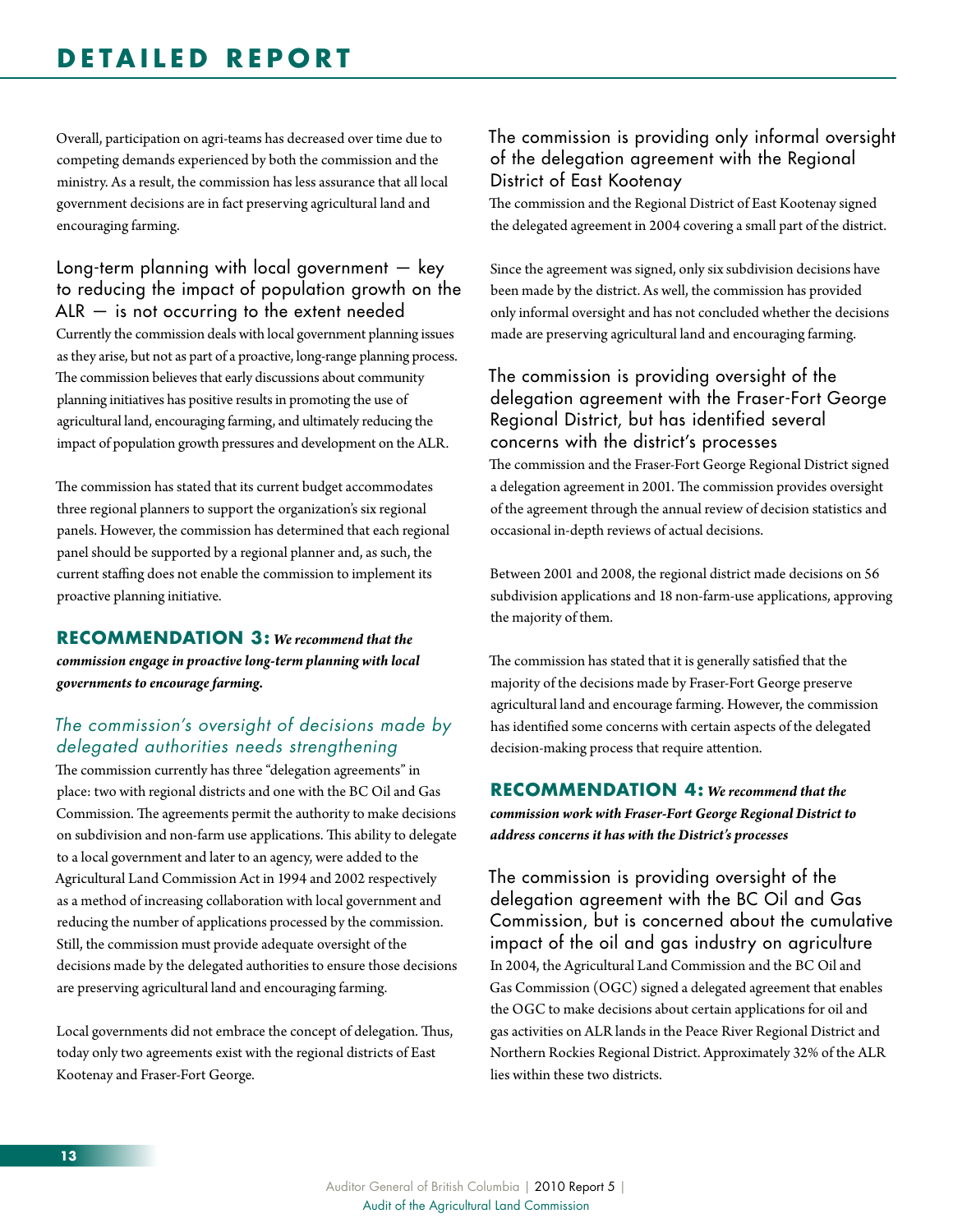Aerial view of an urban-rural border in British Columbia



Courtesy: Agricultural Land Commission

The agreement also allows the OGC to exempt specific oil and gas activities and pipelines on ALR lands from some usual application requirements under the Agricultural Land Commission Act. We therefore expected to find the commission to be providing oversight of this agreement to ensure that the decisions of the OGC are preserving agricultural land and encouraging farming.

We concluded that the commission is providing adequate oversight. For example, the OGC must report annually to the commission on decisions made and compliance actions taken. In addition, an annual audit (conducted by an independent auditor) is required to ensure that the OGC is meeting its responsibilities as set out in the delegated agreement. While we found that these audits are not carried out annually, two audits have been conducted since the agreement was signed. The most recent audit was done in 2009, and the one before that was done in 2006. The 2009 audit found that, with one exception, the planning and field activities approved or exempted from application conformed, in all significant respects, with the requirements of the delegated agreement. The exception was a finding of significant nonconformance related to the timeliness of confirmation of pipeline reclamation. The parties have not yet completed a strategy for implementing the recommendations of the 2009 audit.

The commission has also expressed concerns about the long-term cumulative impacts of oil and gas development on the ALR. In response to these concerns, the North Panel Commissioners held an initial meeting in November 2009 with the OGC, Ministry of Energy and Mines, Peace River Regional District, farmers, other landowners, and industry to determine an approach to managing the impact of gas activities on the ALR in the region.

The commission intends to have future discussions and follow-up with the stakeholders.

**RECOMMENDATION 5:** We recommend that the *commission work with the Oil and Gas Commission to develop an action plan to implement the recommendations of the 2009 audit.*

### **The Agricultural Land Commission's compliance and enforcement activities are not adequate**

The Agricultural Land Commission has a legislative mandate to ensure that activities taking place in the ALR are consistent with the Act, regulations and orders of the commission. The proper use of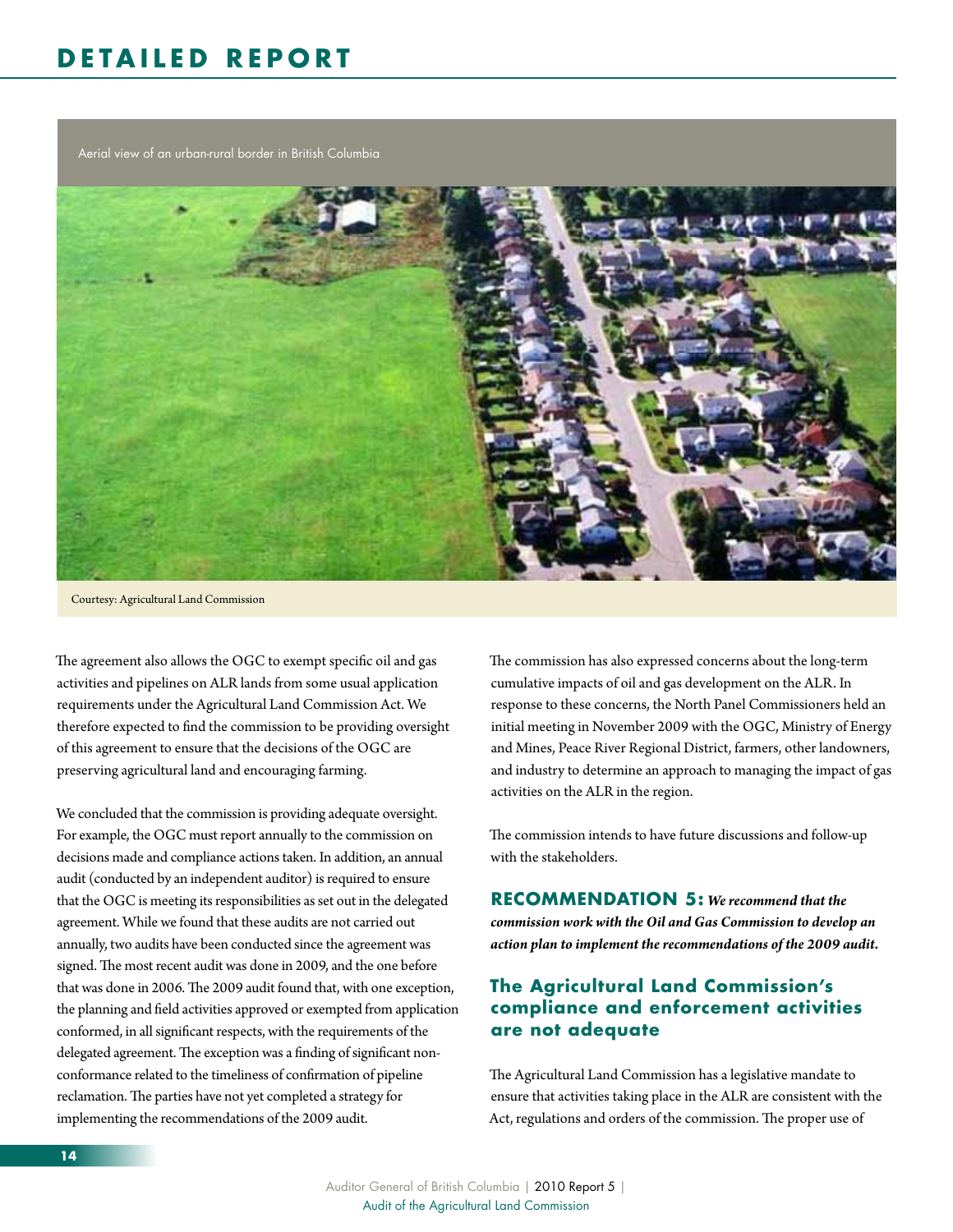# **D E TAI L E D R E P O R T**

Example of the illegal disposal of fill on agricultural land in British Columbia



Courtesy: Agricultural Land Commission

ALR lands is meant to ensure a high-quality land base for farming. In support of this goal, many of the commission's application decisions have conditions attached that require monitoring and follow-up to ensure they are being met.

The commission created its compliance and enforcement program in September 2007. It was concerned that significant damage had occurred in the ALR and would continue to occur unless the commission took a more active role in protecting agricultural lands from unlawful activities such as the dumping of construction waste. Before the program was established, the commission dealt with compliance issues only when time permitted.

Though recognizing that the program is relatively new, we still expected to find that the Agricultural Land Commission:

- has established policies to guide compliance and enforcement activities;
- is providing adequate resources to compliance and enforcement activities;
- has adequate enforcement tools in place to enable staff to prevent the damage of agricultural land (for example, the ability to ticket offenders); and
- is working with other agencies to enhance its compliance and enforcement activities.

### *The commission has policies in place to guide compliance and enforcement activities*

We found that the commission has established policies to guide compliance and enforcement activities, including the requirements laid out in the Agricultural Land Commission Act, regulations and various policies established for the permitted uses of land within the ALR. The commission has also drafted a strategy that lays out the guiding principles of the compliance and enforcement team.

The commission's objective is to ensure a high degree of compliance with commission decisions and the Act. As well, the commission has established compliance and enforcement roles and responsibilities.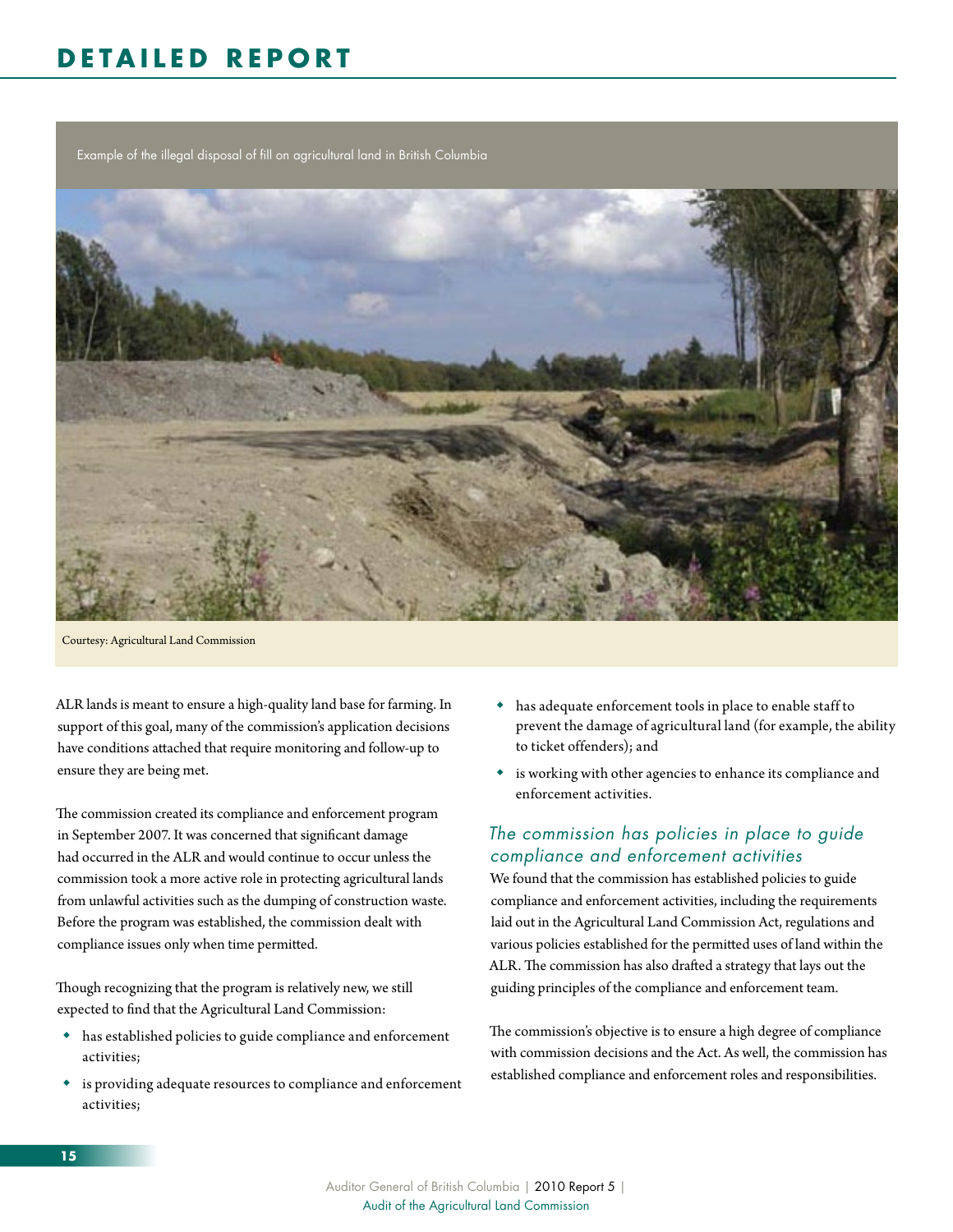### *The commission has determined that its compliance and enforcement resources are inadequate to protect the ALR*

The commission has determined that its compliance and enforcement team is not adequately resourced. Originally, the team consisted of an acting coordinator and two officers. However, in early 2009 the commission reassigned the acting coordinator back to his previous position as a land use planner.

Currently, the compliance and enforcement team focuses the majority of its efforts on ALR lands in the Lower Mainland of the South Coast Panel region. The commission told us that it cannot address enforcement issues elsewhere on a regular basis without additional resources.

The commission also noted a limited travel budget further restricts the compliance and enforcement team's ability to monitor and respond to incidences throughout the province.

### *The commission has determined that available tools limit the effectiveness of its compliance and enforcement function*

The commission most frequently uses informal tools to gain compliance. Examples include verbal communication, site inspections, advisory letters and warning letters. None of these methods imposes legal or financial penalties or is enforceable.

If informal tools are not effective in gaining compliance, the commission can choose to use formal tools — legal instruments such as stop-work orders, remediation orders, orders to comply and financial penalties.

Drawing on the formal tools listed above may result in challenges by the offending parties. When that occurs, the commission must defend its decisions through an appeals process or through the courts — both costly avenues. The commission advised that, because of budget constraints, it is not able to apply the formal tools as often as is required to protect the ALR.

In order for a compliance program to be credible, enforcement tools must be in place and the prospect of their use must be real. In this regard, the commission has identified a number of additional, costeffective tools that would enhance its compliance and enforcement activities. These include giving staff the ability to:

- obtain evidence directly (currently the commission may request evidence, but if refused the only recourse is through the courts);
- issue tickets and fines for unlawful use of ALR lands (the

commission believes that fines would act as a significant deterrent); and

 encumber a property title if a fine is unpaid or an order unfulfilled.

The addition of these compliance and enforcement tools require changes to the Agricultural Land Commission Act.

#### *The commission is working with local and provincial government to leverage compliance and enforcement activity, but the arrangements are not formalized*

With only two compliance and enforcement officers for the entire province the commission cannot effectively monitor the occurrence of unlawful activities. Therefore, the commission must work with both local and provincial government to create a province-wide compliance and enforcement network.

We found that the commission is attempting to leverage compliance and enforcement activity with other government authorities, especially in the South Coast Panel region. Formal agreements are not yet in place however, so there is the risk that the commission's compliance and enforcement issues may not be priority issues for local and provincial governments.

The commission also believes that if the Agricultural Land Commission Act gave local government employees the ability to use the commission's enforcement provisions — as the Act does for employees of the provincial government — it would help facilitate potential partnerships and improve compliance and enforcement effectiveness.

As well, the commission is in ongoing discussions with provincial government members of the Resource Management Coordination Project. This initiative seeks collaborative approaches to natural resource management and includes a province-wide compliance and enforcement strategy. Through the Resource Management Coordination Project, the commission anticipates that it will have the ability to draw on compliance and enforcement resources from the other participants, including the Ministry of Environment, Ministry of Forests and Range, and Ministry of Agriculture and Lands. It is unclear whether the commission will be able to rely on this approach.

### **RECOMMENDATION 6:** *We recommend that the commission ensure that it has a sufficiently robust compliance and enforcement program.*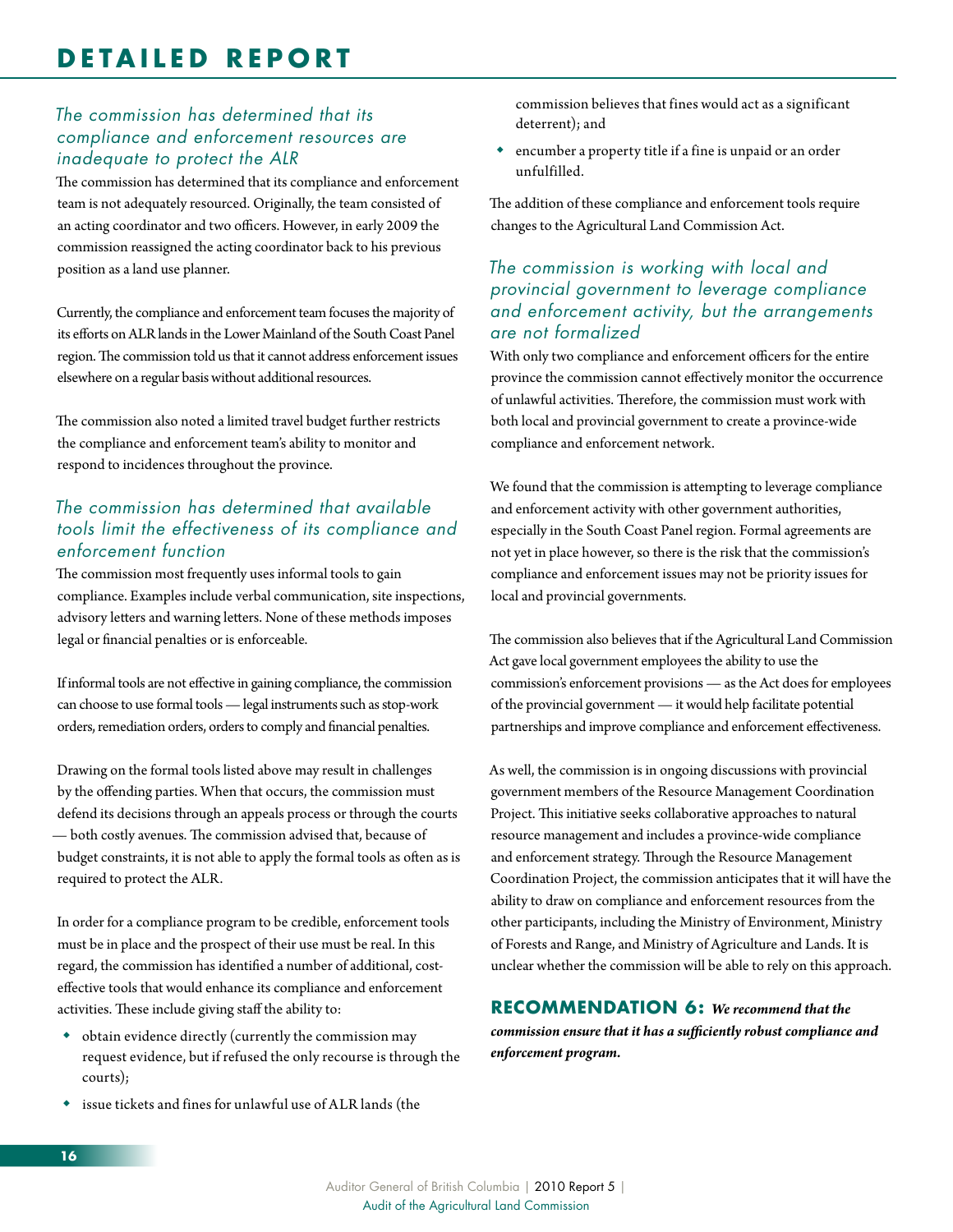### **The Agricultural Land Commission is not adequately evaluating and reporting on its effectiveness**

Appropriate information is necessary to evaluate the continued effectiveness of an organization and allow for informed decision-making. Reporting allows government and the Legislature to know if an organization is achieving its mandate and whether adjustments are required.

We had expected to find that the Agricultural Land Commission is:

- evaluating the results and impacts of its decisions; and
- reporting on its results in achieving its mandate.

### *The commission is not adequately evaluating the results of its decisions*

We expected the commission to be gathering appropriate information to allow it to make decisions and then to evaluate the province-wide cumulative impact of those decisions.

### The commission does not have the information it needs for effective decision-making

Because of a lack of resources, a new database to help the commission record, research and report on application-related information (called the Online Application Tracking System), was not completed as

Example of the state of the Agricultural Land Commission's maps



Courtesy: Agricultural Land Commission

planned during fiscal 2008/09. The commission anticipated that the new system would enable staff to report out more accurately on the complexities of commission decisions and link this data to a mapping component using geographic information systems (GIS). The commission is uncertain when the new tracking system will be fully functional. Meanwhile, the transition to the new system has resulted in difficulties accessing information.

The commission has not completed the transition from tracking ALR boundaries manually to tracking them using GIS data. The commission is still relying on the paper maps developed in the 1970s to track and archive decision information. These maps are in disrepair and are at risk of loss of historical information. As well, in some instances, the paper maps can no longer accommodate additional information. In the future, the commission hopes to generate ALR areas from GIS mapping data.

#### **RECOMMENDATION 7:** We recommend that the *commission prioritize completion of the new database and finalize conversion of the original paper ALR maps into digitalized format.*

### The commission is not consistently evaluating the impacts of its decisions

We found that the commission is not evaluating the collective impacts of exclusion, inclusion, non-farm use and subdivision application

Example of a paper map that cannot accommodate additional

information

Courtesy: Agricultural Land Commission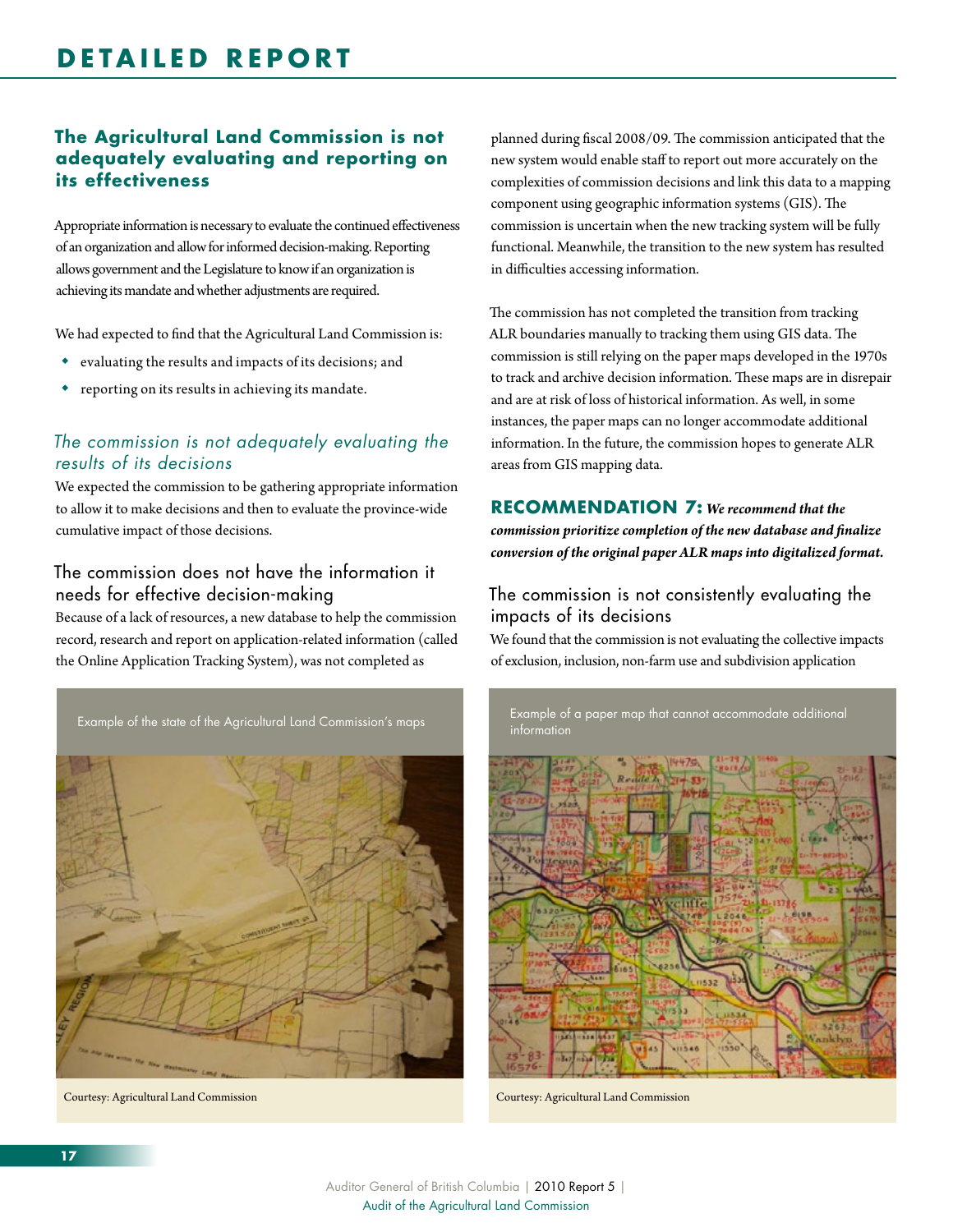# **D E TAI L E D R E P O R T**

decisions. As well, the commission is not evaluating its broader policy decisions, such as allowing oil and gas activities and gravel extraction, on the ALR. Evaluations in these areas would provide the commission with the information needed to determine how effectively it is preserving agricultural land and encouraging farming. The commission advised that existing workloads and information and technology gaps do not allow for additional projects, assessments or reviews.

#### **RECOMMENDATION 8:** We recommend that the *commission evaluate the collective impacts of its decisions on applications and its broader policy decisions.*

### *The commission is reporting on some aspects of its effectiveness, but is not clearly describing the extent to which it is achieving its mandate*

The commission reports publicly through an annual business plan and annual report.

#### The commission is reporting on threats to its effectiveness

In its 2009/10 business plan for the upcoming fiscal year, the commission clearly states that it expects its effectiveness will be reduced as it operates with fewer resources. Impacts on its operations identified by the commission include:

- not being able to fill two current staff vacancies;
- reducing commission panel operations;
- limiting involvement with local government planning;
- reducing the number of on-site visits to applicant properties; and
- requiring longer processing time for applications.

#### The commission's annual report provides extensive statistical information, but does not describe the extent to which the commission has achieved its mandate

The commission prepares an annual report that provides an overview of its organizational structure, regional panel operations, compliance and enforcement activities, planning and operational issues, and statistical summaries of decisions made on a regional and province-wide basis.

The commission is not reporting, however, externally on key measures of effectiveness, such as the cumulative results of exclusions and inclusions on agricultural capability or on the regions. We show two examples of charts we think the commission could use in part to measure the extent to which its mandate has been achieved (Exhibits 4 and 5).